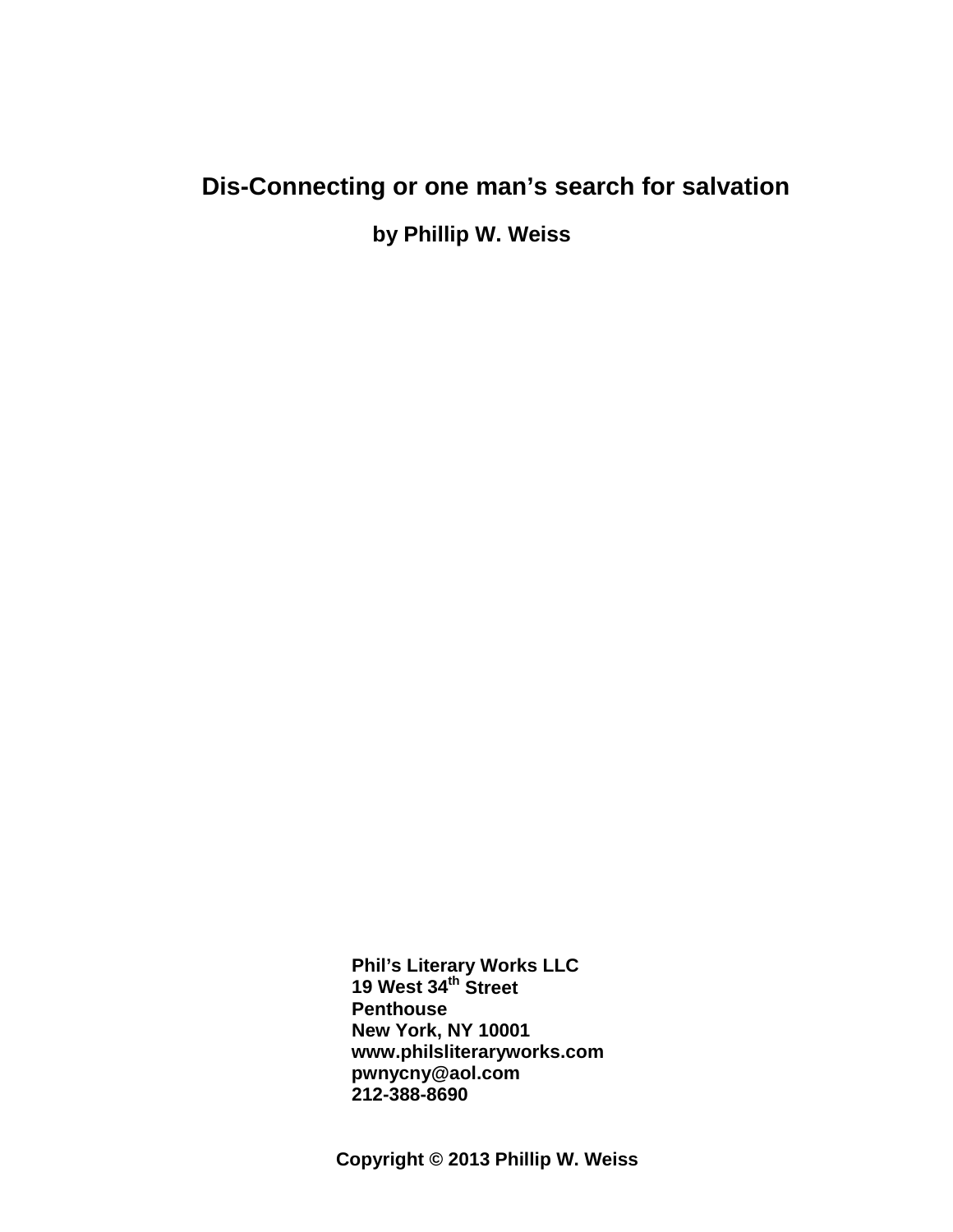**This is a one-act play consisting of eighteen scenes.**

# **Cast of Characters**

**Ralph Gorolinsky – a single man**

**Sharma – a woman friend**

**Super – building superintendent**

**Cynthia Vincente – a former girl friend**

**A waiter**

**A student**

**A worker**

**A bicyclist**

**A counterman**

**A priest**

**A man**

**An ATM patron**

**Two waitresses**

**Security guards**

**Library patrons**

**The story is set in midtown Manhattan; the time frame is one twenty-four hour period.**

**Synopsis: A lonely man is spiraling downward to despair; can anything save him?**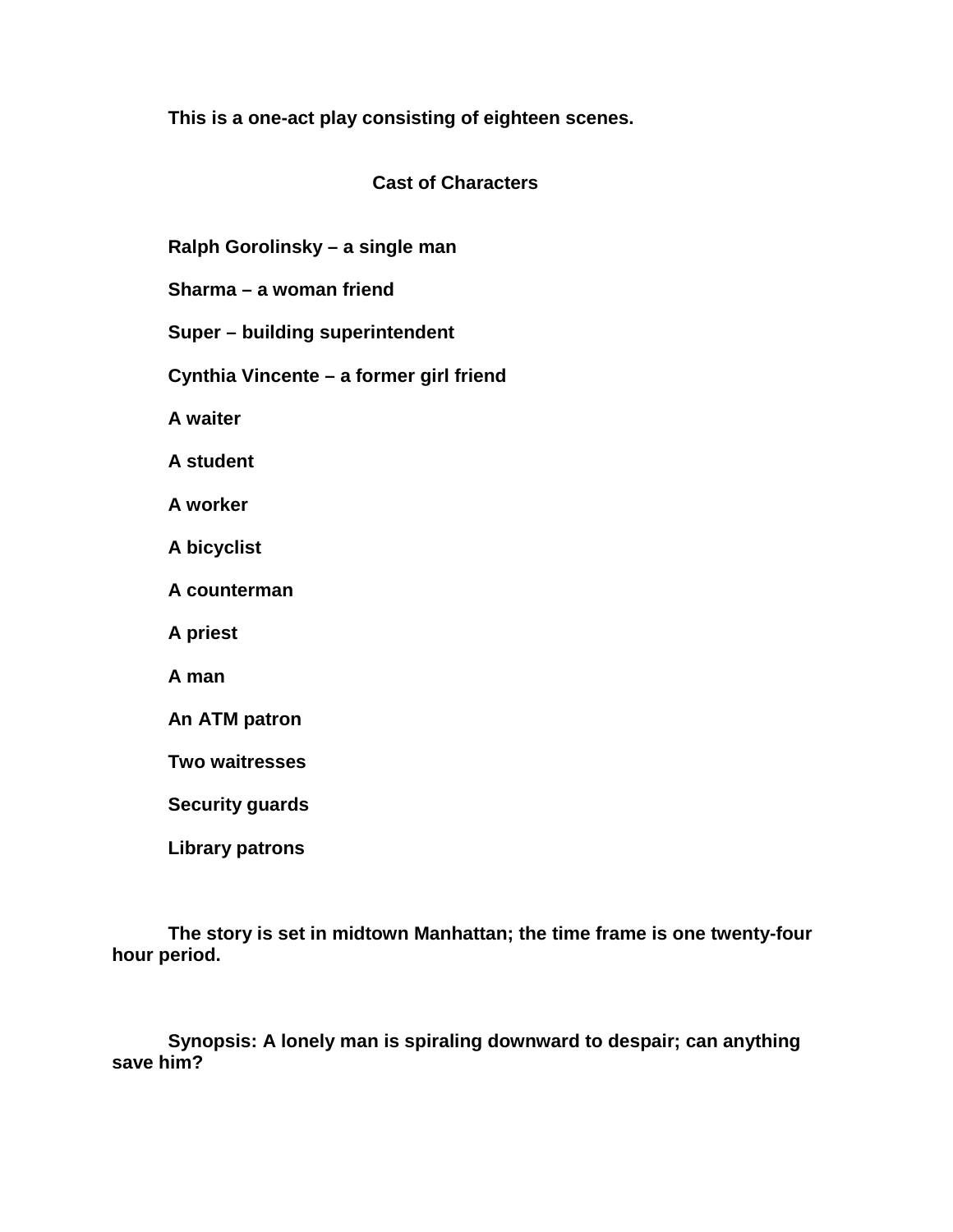*Time: 6:30 AM*

*Place: A studio apartment. Ralph Gorolinsky, a sixty-two year old man, is drying himself off with a towel after having bathed.*

# **RALPH**

#### **(***thinking aloud***)**

**That damn super won't replace the shower arm. Meanwhile the guy downstairs complains about me and gets immediate service. What a bunch of crap. And then the super actually believes that I'm flooding the bathroom. What's wrong with him? It's pure harassment. I think they're trying to force me to leave but I won't give 'em the satisfaction, no matter what they do. Fuck 'em.**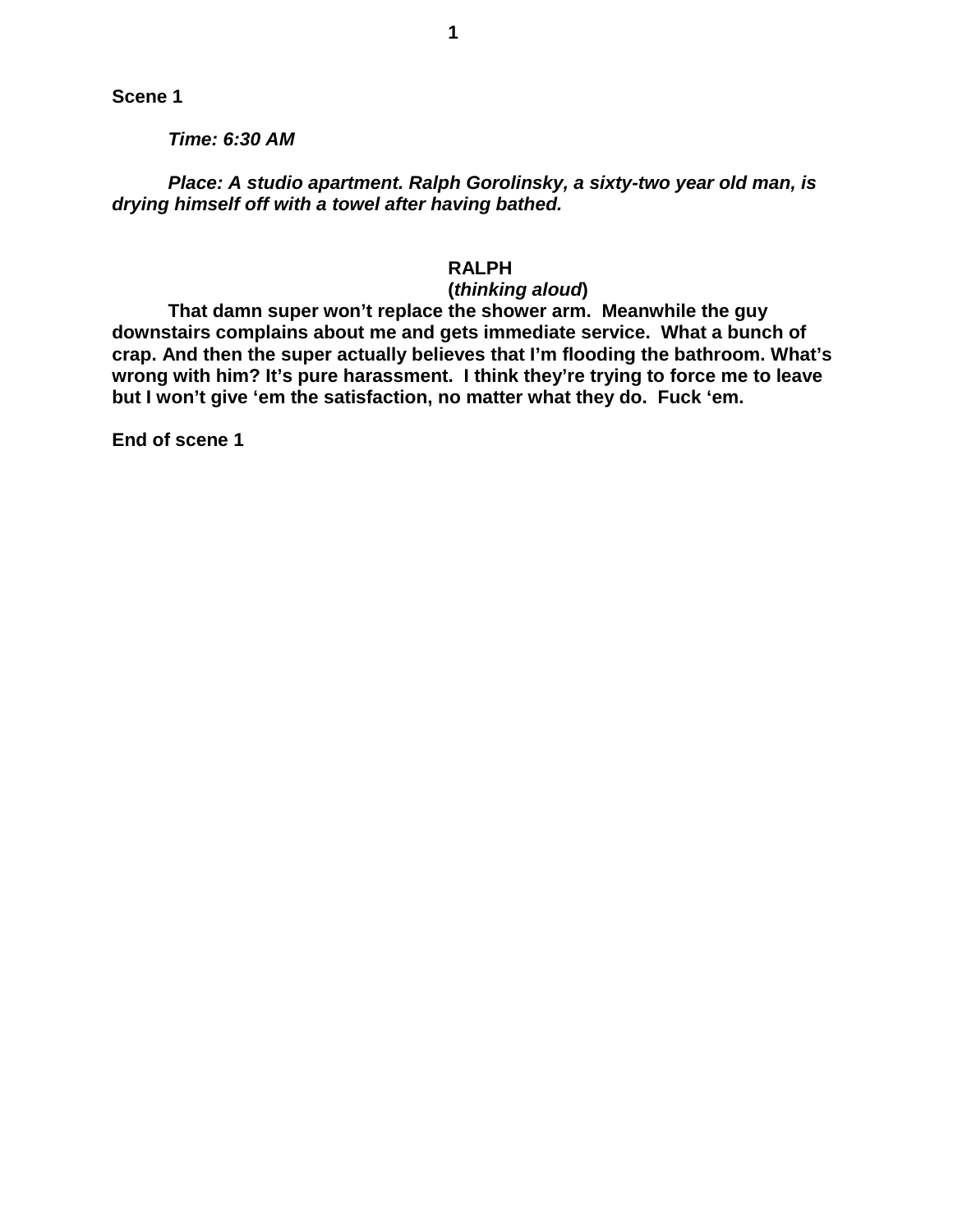*Time: 7:30 AM*

*Place: Outside the super's apartment. Ralph is arguing with the super in the hallway.*

# **RALPH**

**When will you replace that damn shower arm?**

#### **SUPER**

**You broke it, so you replace it**

**RALPH**

**What? You think I broke it? All I did was remove the shower head.**

#### **SUPER**

**Who told you to remove the shower head?**

#### **RALPH**

**It was my shower head, and so I removed it. After you adjusted the shower controls you reduced the water pressure so much that I needed another model shower head to compensate for the reduced water pressure.**

**SUPER**

**I don't care why you removed the shower head. All I know is that you broke the shower arm and that's your responsibility.**

**RALPH**

**What the hell are you talking about? The shower arm came with the apartment.**

# **SUPER**

**I've told you to again and again to stop making floods in the bathroom when you're showering because the water is leaking into the guy's apartment downstairs and is causing lots of damage to the building too, for which you will also be held responsible.**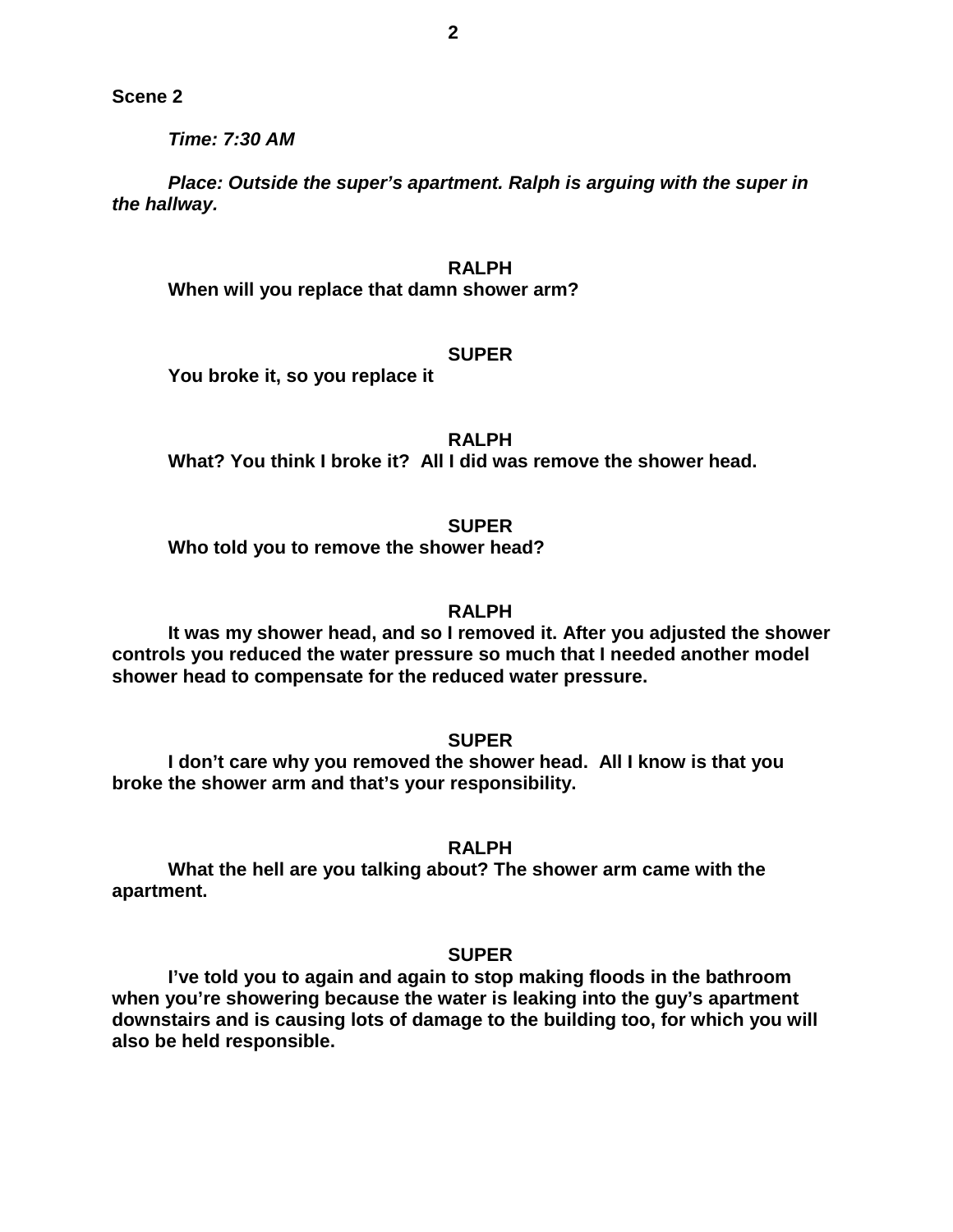# **RALPH**

**Look: First, I don't make any floods, and second, I'm not causing any damage to the building. Okay?**

# **SUPER**

**You're gonna have to deal directly with the landlord about this. It's out of my hands.**

# **RALPH**

**Thanks for nothing.**

*The super turns, goes inside his apartment, slamming the door in Ralph's face.*

### **RALPH**

# **(***thinking aloud***)**

**Fuck him and fuck them all. He doesn't give a shit. In fact, nobody cares about me. Nobody. I could die right now and who would care? No one. My so-called friends don't call and I'm tired of calling them. Communication is a two-way street and if they want to talk to me, they have to call me and if I don't hear from them, then fuck 'em. God, what a life. Dealing with so much petty bullshit, like the shower arm. And people wonder why I want to move from New York. Boy, what a shitty, nasty city; everything in this city is fucked up. I can't even get a damn shower arm replaced. Yet I put up with it. Fuck 'em all.**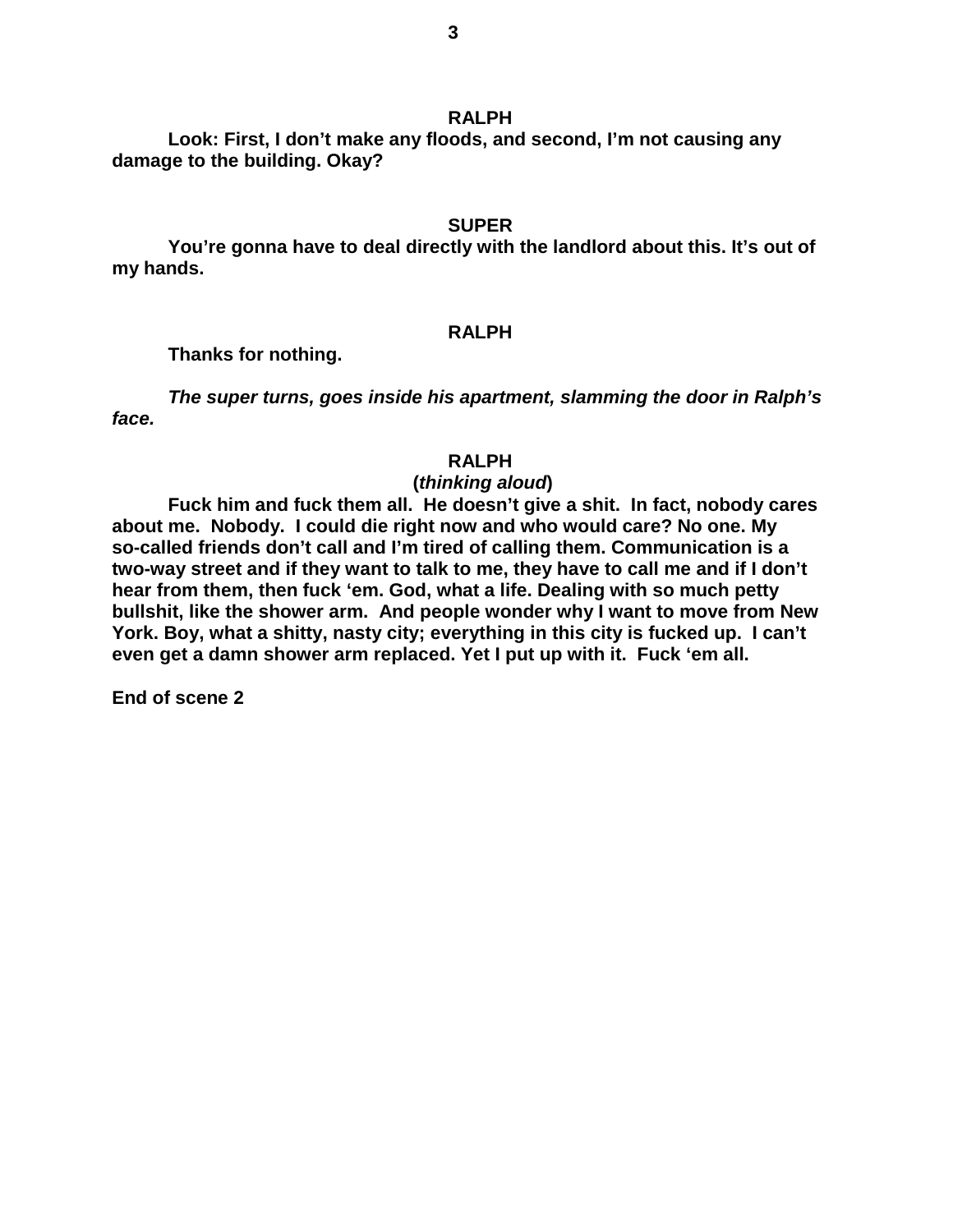*Time 8:00 AM*

*Place: Midtown Manhattan. Ralph is walking north on Madison Avenue. From Off stage comes the sound of rumbling and clanking of metal which gets progressively louder. When he arrives at the corner, he looks to his right and sees a commercial garbage truck in the middle of the block hoisting and unloading large dumpsters into the truck, with each unloading producing loud clanking noise and huge clouds of dust.*

### **RALPH**

#### **(***thinking aloud***)**

**Oh, fuck, not another garbage truck. These fucking trucks are everywhere fucking up the air, but do you think they care? No! So much for quality of life. What a disgusting city and look at those guys. They're not even wearing masks! They're probably Hispanics. There's no job too disgusting that a Hispanic won't do it.**

*Ralph takes out his camera and starts video recording the truck. One of the workers, a large burly man, notices Ralph recording.*

#### **WORKER**

**Hey you, what are you recording?**

#### **RALPH**

**Nothing.**

### *Ralph quickly puts away his camera.*

#### **WORKER**

**What the fuck is your problem?**

### **RALPH**

#### **(***intimidated***)**

**Nothing.**

**WORKER Yeah? Nothing? Then why were you taking pictures?**

*Ralph starts walking more quickly.*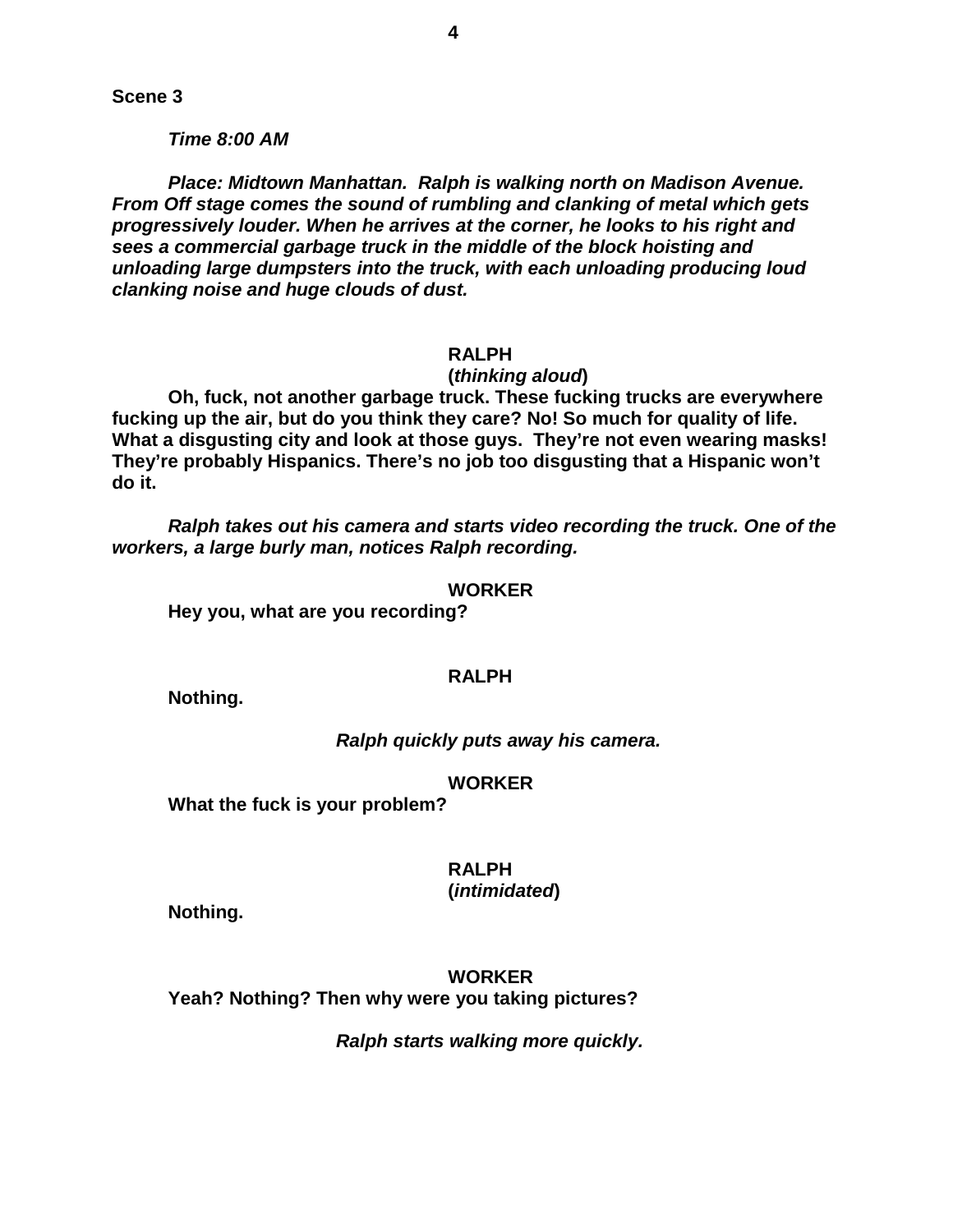# **WORKER (***yelling***)**

**That's right, punk, run away.**

*When Ralph reaches the end of block and when he thinks he's far away enough not to be heard he turns around.*

### **RALPH (***yells***)**

**Fuck you! Stupid Hispanic!**

# **(***to himself***)**

**Ah, fuck 'em all.**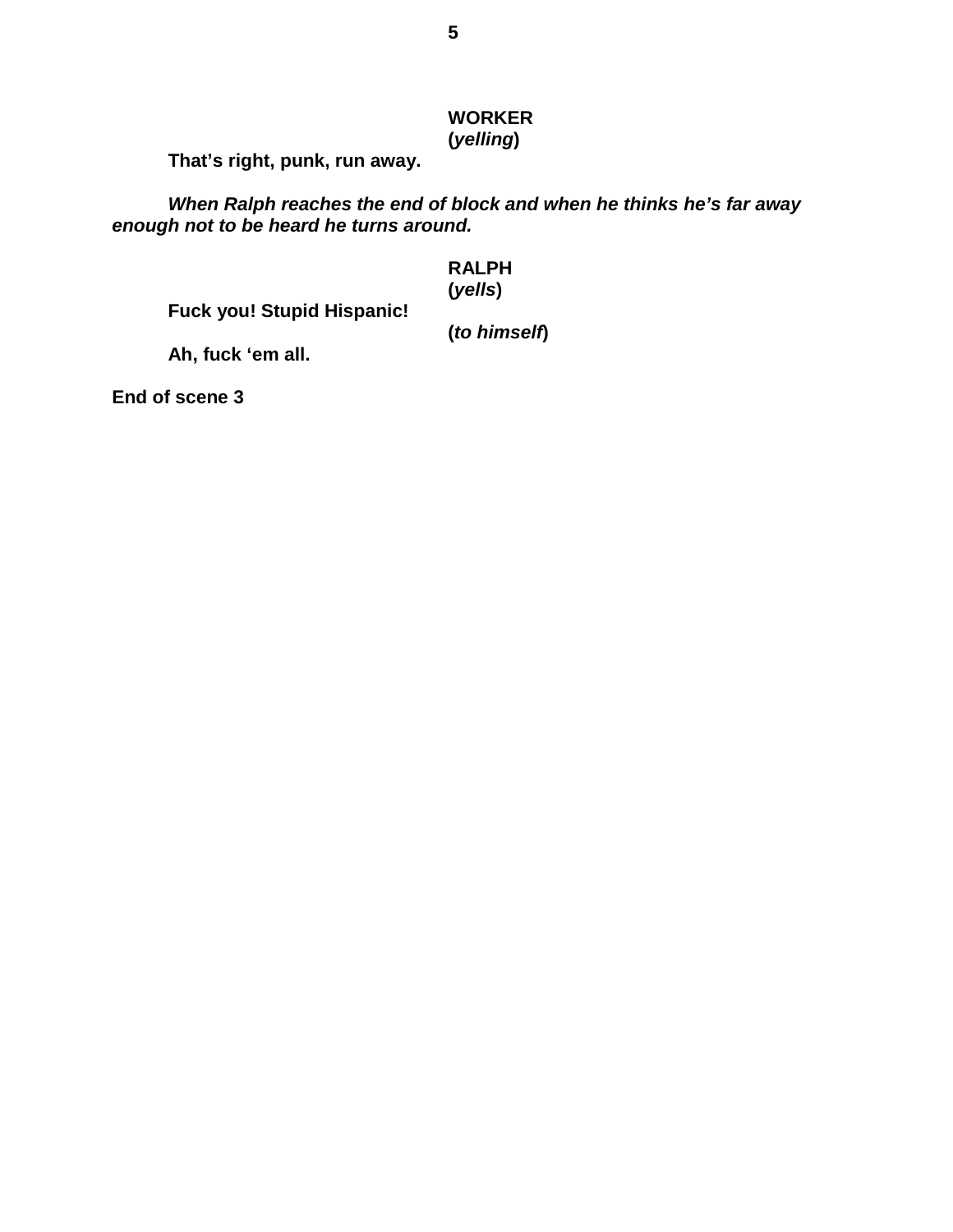*Time: 8:45 AM*

*Place: A bagel shop. Ralph is eating toast and drinking tea. He's thinking out loud to himself. Note: This scene contains two sets, with Ralph at stage right and Sharma at stage left.*

### **RALPH**

# **(***thinking aloud***)**

**You know, maybe I should call Sharma. She did call me during the hurricane so it's okay for me to call her. True, it's me calling her but still, why not?**

*Ralph grabs his smartphone and dials Sharma's number. Sharma answers the phone; she is in bed with a man.*

### **RALPH**

**Hello. Sharma**

### **SHARMA**

# **(***trying to be polite***)**

**Oh, Ralph, hello. I just returned from Jamaica yesterday and was going to give you a call but I've been just so busy. I spent a month in Jamaica visiting family, and, so, how are you?**

**RALPH**

**I'm okay. I thought I'd give you a call. By the way, did you finally graduate?**

#### **SHARMA**

**Oh, yes, I passed the chemistry course with an A and now I'm in the process of looking for a job. By the way, I did get your email and tried to email you from Jamaica but my sister's computer wasn't working properly.**

**RALPH**

**Sure, That's okay. Those things happen. At least you tried. (pause) Hey, maybe we can get together sometime when you're in Manhattan.**

**SHARMA**

**Yes, maybe.**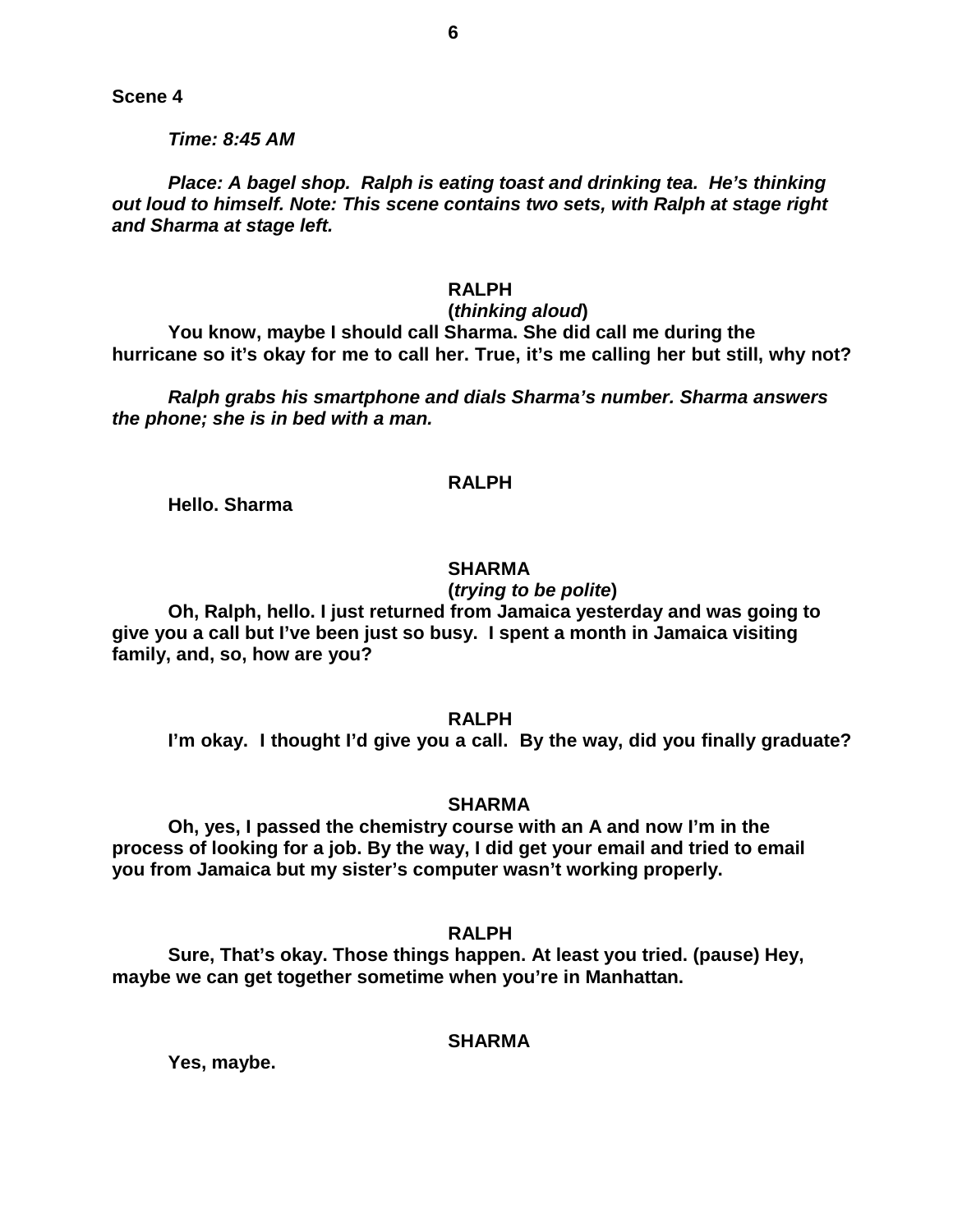#### **RALPH**

**Well, give me a call when you can.**

#### **SHARMA**

**Okay, Ralph, and it was nice hearing from you.**

*Conversation ends.*

## **MAN IN BED**

**Who was that?**

### **SHARMA**

**Just a friend from school.**

# **MAN IN BED**

**Let's fuck.**

*Sharma and the man start kissing and caressing each other.*

# **RALPH**

# **(***angry at himself, thinking aloud***)**

**How demeaning! Here I go again, like a schmuck, reaching out to someone who doesn't give a crap about me. Why the fuck did I even call her? Boy, what a mistake, what a dumb, stupid mistake, calling her. I could kick myself in the ass. What the hell is wrong with me? Ugh! Oh! I have no friends; nobody cares about me. Well, fuck 'em!**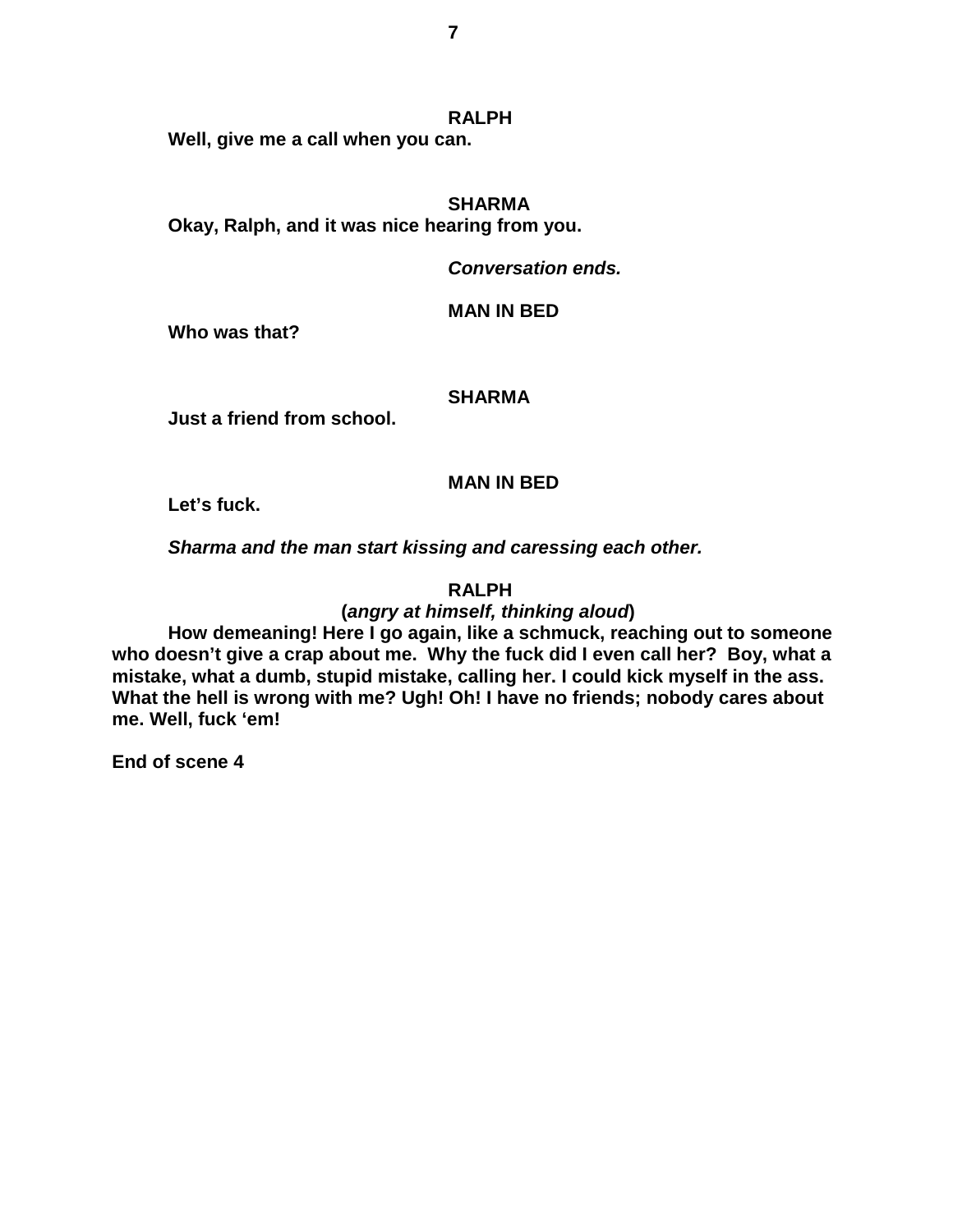*Time: 10;30 AM*

*Place: A public library in midtown Manhattan. Ralph is sitting at a desk reading book. Opposite Ralph sits an elderly man, dressed in shabby clothing. Suddenly the man lets out a loud sneeze.*

#### **RALPH**

 **(***thinking aloud, and loud enough so that the man hears***) Oh, fuck! He sneezed right in my face! What a slob.**

#### **MAN**

**Sorry, pal.**

### **RALPH**

**Yeah, right.**

#### *Man shrugs his shoulders.*

#### **RALPH**

 **(***half to himself, half to the man***.) That guy doesn't care.**

*A black man enters and sits next to Ralph.*

### **RALPH**

#### **(***thinking aloud***)**

**A black man sitting next to me. This always happens, without fail. I can be in the middle of a Ku Klux Klan meeting and out of nowhere a black man will show up and sit right next to me. It's like I'm a magnet for blacks.**

*Security guard enters.*

**SECURITY GUARD (***to Ralph***)**

**Sir, please keep it quiet.**

**RALPH (***to the security guard***)**

**I haven't done anything.**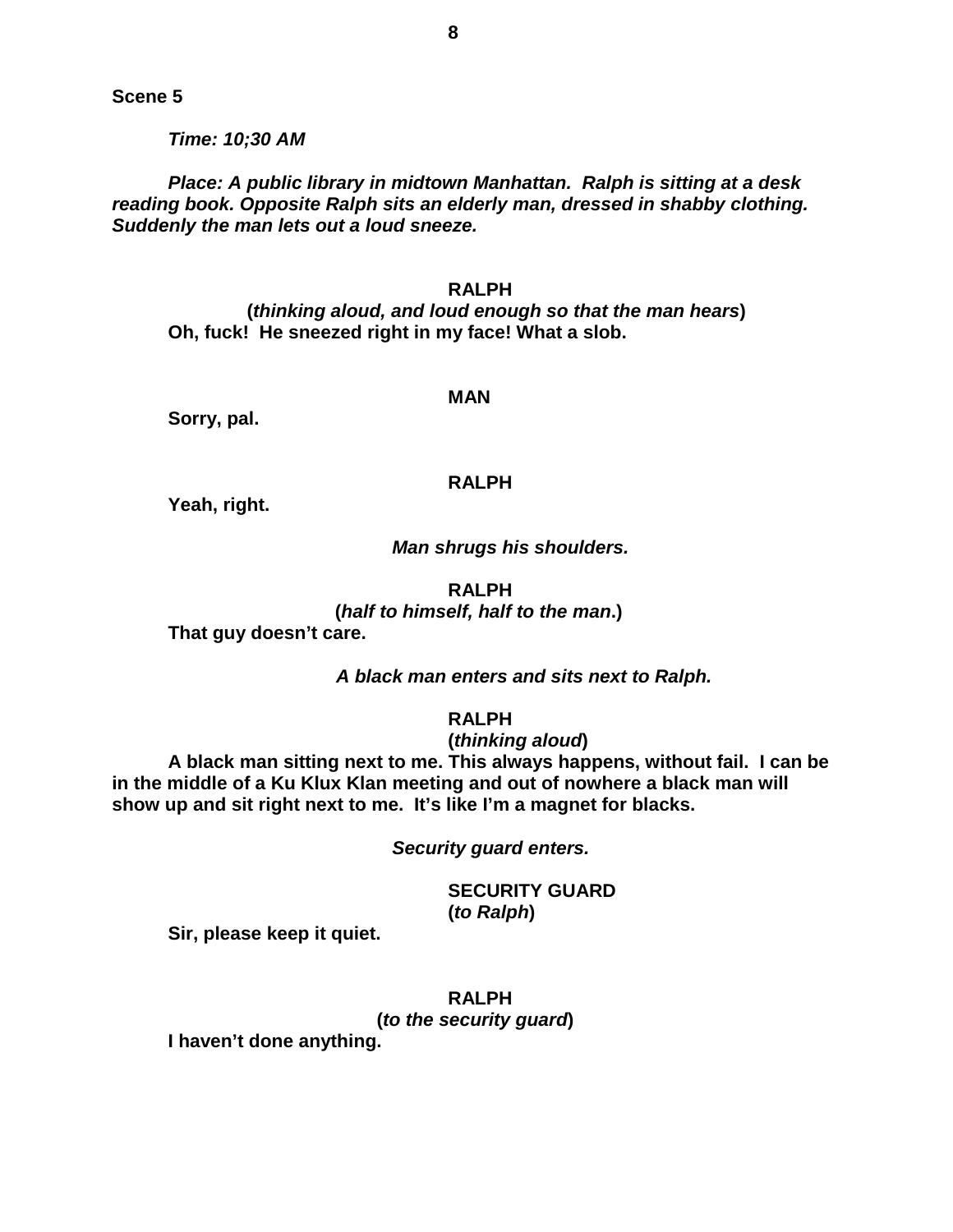# **SECURITY GUARD**

**We've received complaints about you talking loudly to yourself and saying nasty things.**

# **RALPH**

# **(***defensive***)**

**I would never do anything like that.**

# **SECURITY GUARD**

**Okay, but we received complaints, and if we receive any more complaints we're going to have to ask you to leave.**

# **RALPH**

**Okay. Message received.**

*Security guard exits. Ralph gets up and puts on his jacket.*

**RALPH**

**(***thinking aloud***)**

**I got to get outta here. This place is worse than a homeless shelter.**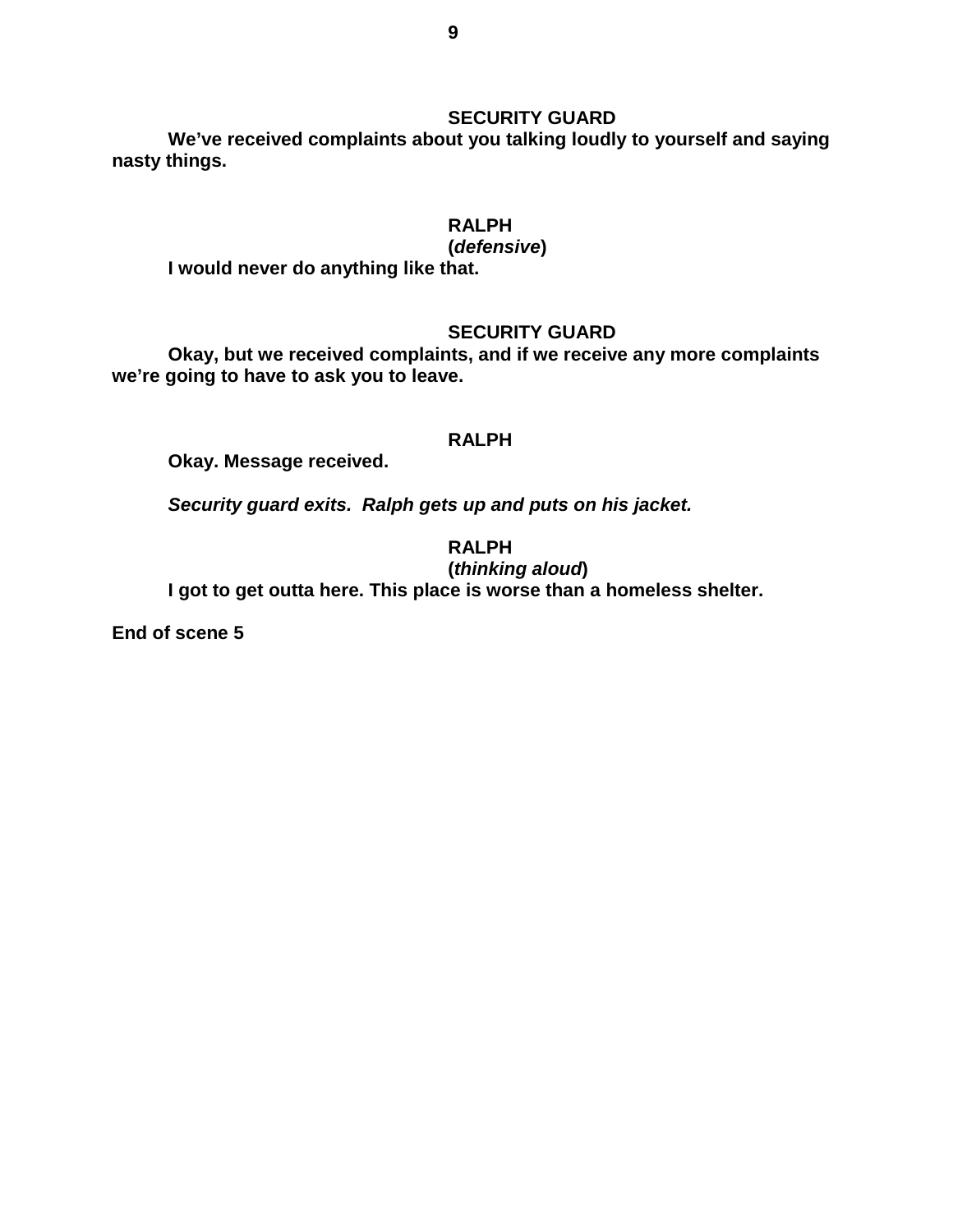*Time: 11:45 AM*

*Place: Fifth Avenue near the Empire State Building. Ralph is watching a group of tourists taking pictures.*

# **RALPH**

### **(***thinking aloud***)**

**All these fucking tourists. What a bunch of morons. What's scenery to them is a home to me. To them, a guy like me is just a prop. They don't know what they're even looking at. In fact, what are they doing here at all? They come thousands of miles to look at what? Shit! What the hell do they see that so interesting? All I see is shit. Ugh! Boy, are they stupid.**

### *Ralph's smart phone is ringing.*

#### **RALPH**

#### **(***thinking aloud***)**

**Who the fuck is calling me?**

# *Ralph looks at the phone but does not answer the call.*

**Oh, it's Donnie. I wonder what HE wants? Oh, fuck him. I don't want to talk to him. He left me a stupid message yesterday, telling me why he disagreed with me for having liked a movie. I give the guy a call and leave a message telling him that I liked a movie, actually enjoyed it, and what does he do, this so-called friend? He calls and leaves a message explaining why he thought the movie was crap. If I tell this guy the sky is blue, he'll tell me that the sky is gray. What kind of friend is that? You know what, I'm gonna call him and leave him a message.**

*Ralph takes out the phone, makes a call and begins leaving a message.*

**This is Ralph. I listened to your message about the movie and I think your comments were completely off-base and poorly thought out. Sure, the movie kind of skirts certain issues relating to the mentally ill, but the movie was meant to be a comedy, so the director couldn't make the story too heavy, and besides, the acting was great, and so I found the movie entertaining. But what I don't understand is why you are always contradicting me. It's like when I told you I was thinking about moving to Baltimore and your response was, Baltimore is a crappy city. I bet if I'd said that Baltimore was crap you'd have said it was a great town just to aggravate me. Why do you do that? What kind of friend are you? Are we even friends at all? But what else should I expect from somebody who says that I should move to Detroit, Michigan. Who in their right mind would tell anybody to move to Detroit? Nobody, except you. Good bye.**

*Ralph puts away the phone.*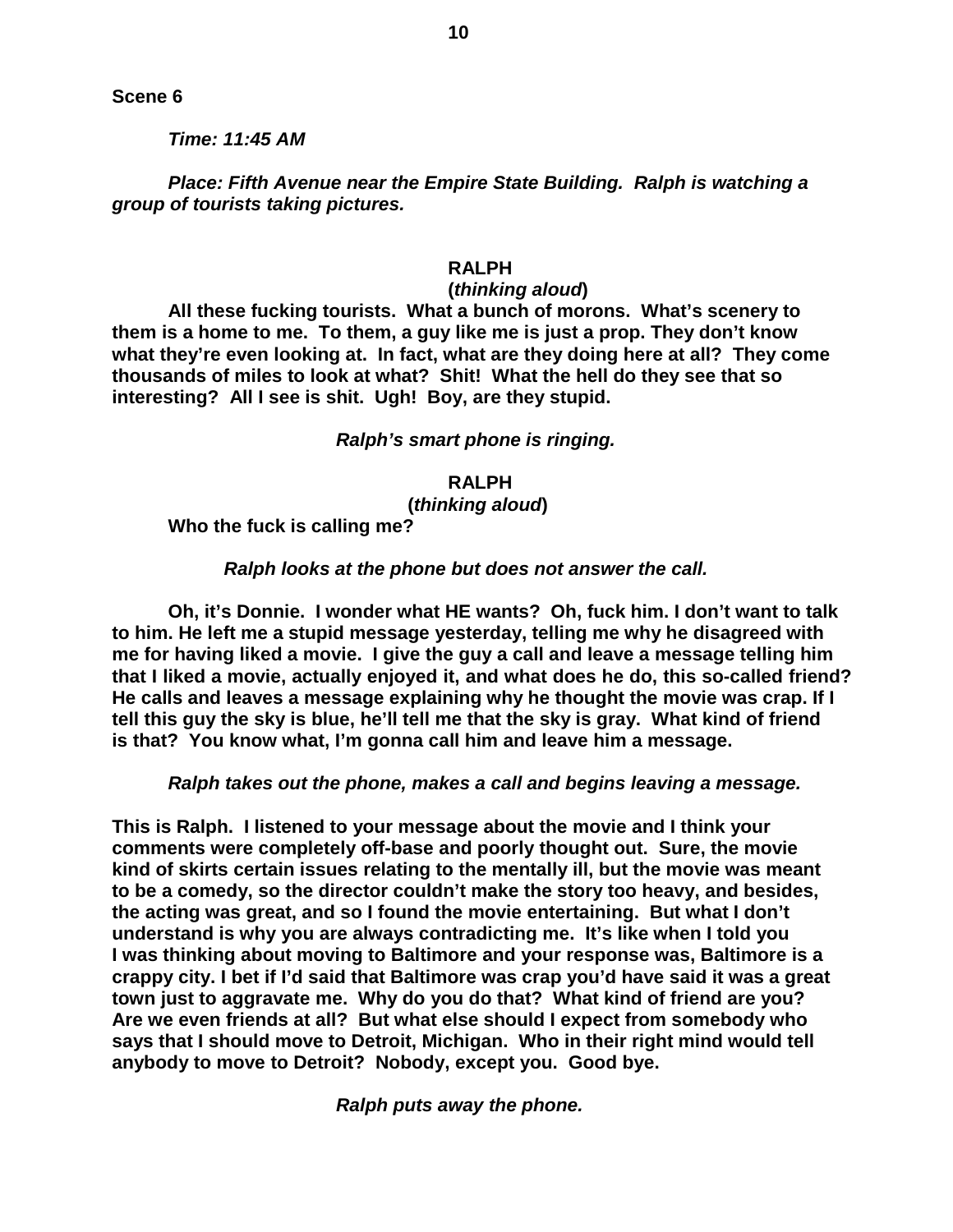# **RALPH**

**(***thinking aloud***)**

**Boy, is he a schmuck. Why does he do these things to me? What the hell did I do to cause him to give me a hard time? Nobody gives a damn about me; nobody, including my so-called friends.**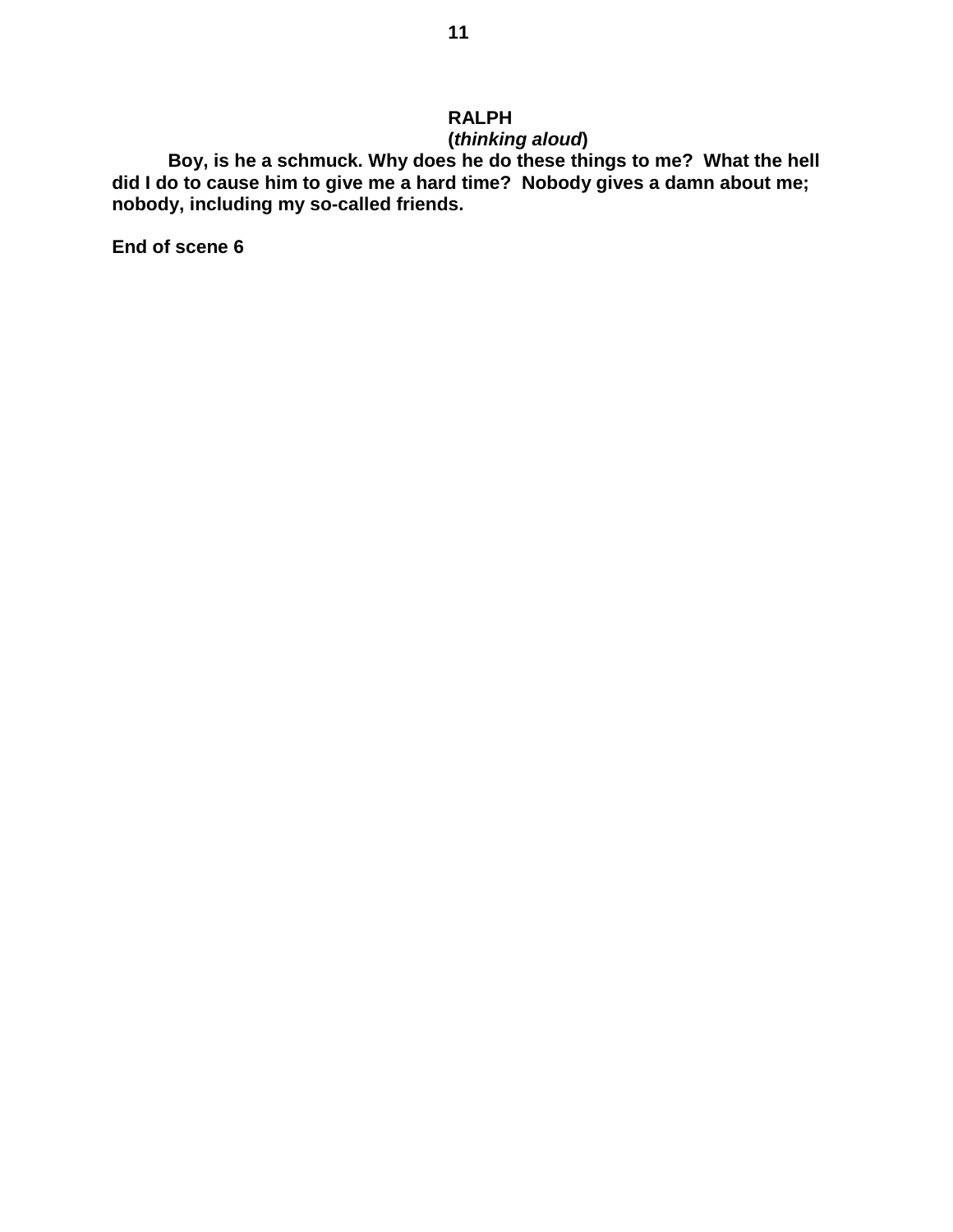*Time: 2:30 PM*

*Place: A bagel store on Fifth Avenue. Ralph is standing at the counter waiting to order some food. The counterman is busy making a sandwich.*

### **RALPH**

**(***to the counterman***) I want a whole wheat bagel toasted with jelly.**

*The counterman continues to make the sandwich.*

**RALPH Excuse me, I want a whole what bagel toasted with jelly, please.**

### **COUNTERMAN**

*(still making the sandwich***) Hey, can't you see I'm busy?**

# **RALPH**

**(***annoyed***) I would like a whole wheat bagel and …**

# **COUNTERMAN**

**(***belligerent***) Listen, you, I'll take your order when I'm good and ready, okay.**

# **RALPH (***taken aback***)**

**What did I do?**

#### **COUNTERMAN**

**Just shut up, okay?**

**RALPH (***insulted***)**

**What's your problem?**

*Counterman doesn't reply; he takes another customer's order.*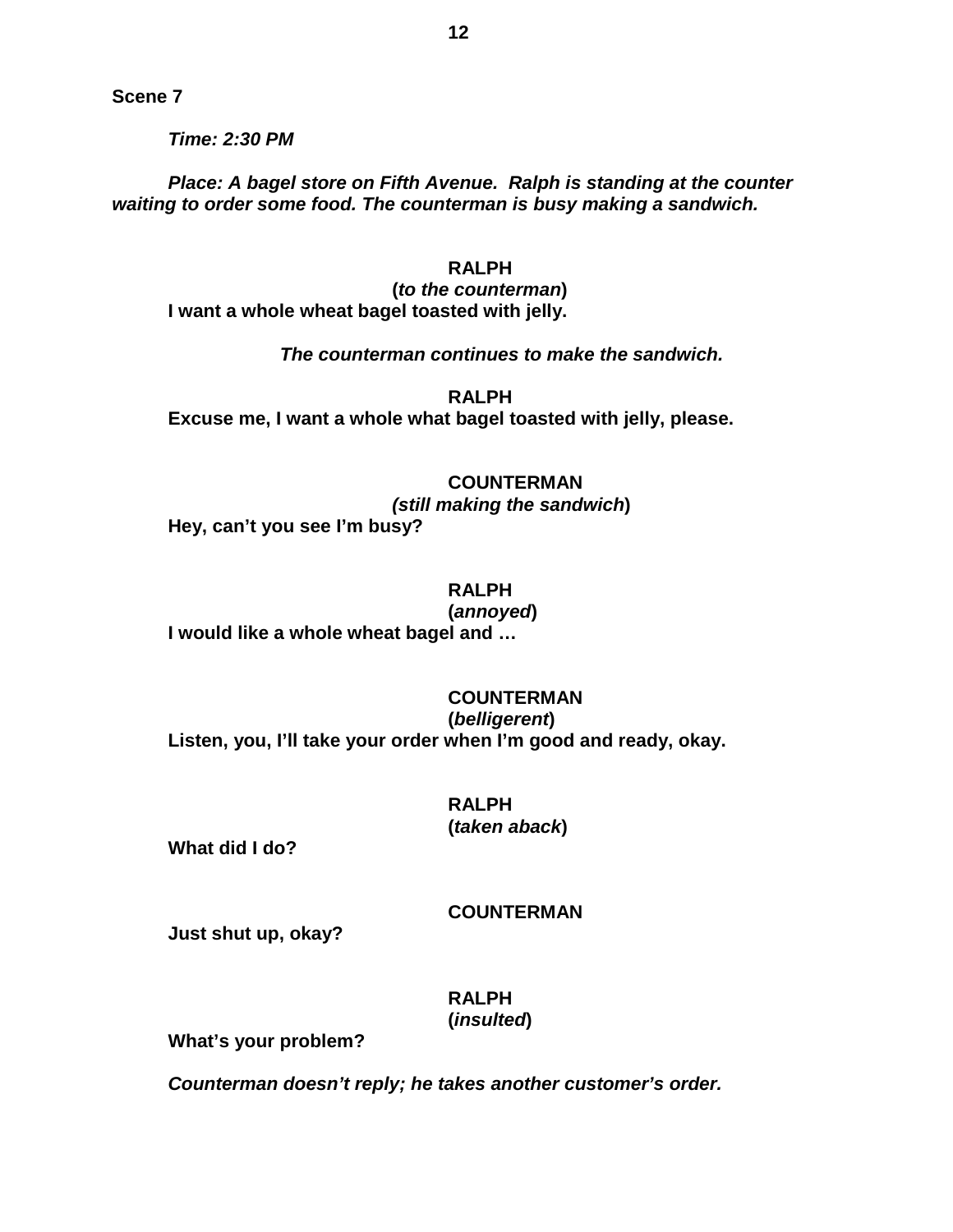**RALPH**

**Hey, I was here first!**

**COUNTERMAN**

**Who cares! Next!**

**RALPH**

**Fuck you!**

**COUNTERMAN (***laughing***)**

**Stupid maricon**

*Ralph storms away.*

**RALPH (***while leaving, screaming***) Stupid Hispanic, moron, fuck face!**

*Ralph is now on the street.*

**RALPH**

 **(***thinking aloud***)**

**Who can figure out Hispanics? They don't think like normal people. Oh fuck it. There are ten thousand other bagel places, so no big deal. Fucking schmuck. Who needs him? Boy, after I'm through at the library I am definitely going to Shamrock for a drink. So far, this has been one shitty day, but what else is new? It's New York. Boy, maybe I should go to Baltimore for the weekend. Aw, fuck it!**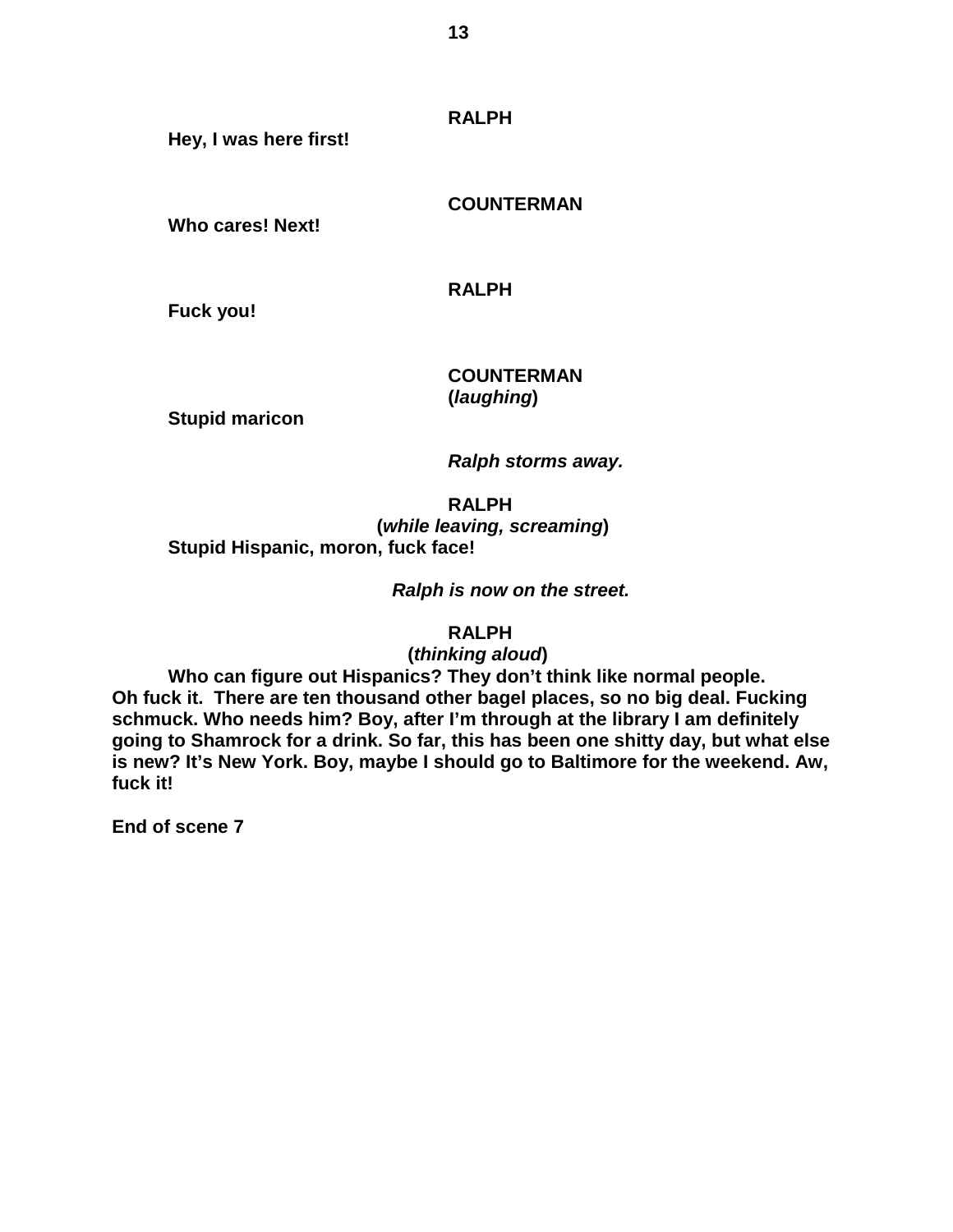*Time: 3:00 PM*

*Place: Herald Square. The place is teeming with people. Ralph is observing the crowd. An elderly woman named Cynthia enters. She is 71 years old and is pulling a shopping cart filled with junk. She notices Ralph.*

# **CYNTHIA**

**Is that you, Ralph?**

# *Ralph tunes to Cynthia.*

**RALPH (***surprised***) Cynthia. Cynthia Vincente. How are you?**

**CYNTHIA I'm doing okay. It's been how many years?**

#### **RALPH**

**At least twenty.**

**CYNTHIA I barely recognized you. You have gotten a lot grayer.**

**RALPH (***defensive***) Well, we're all getting older, that's for sure.**

**CYNTHIA I've been thinking about you and wondering what became of you.**

**RALPH Well, you know, I'm just taking it day to day in this rotten city.**

# **CYNTHIA**

**Still can't stand New York?**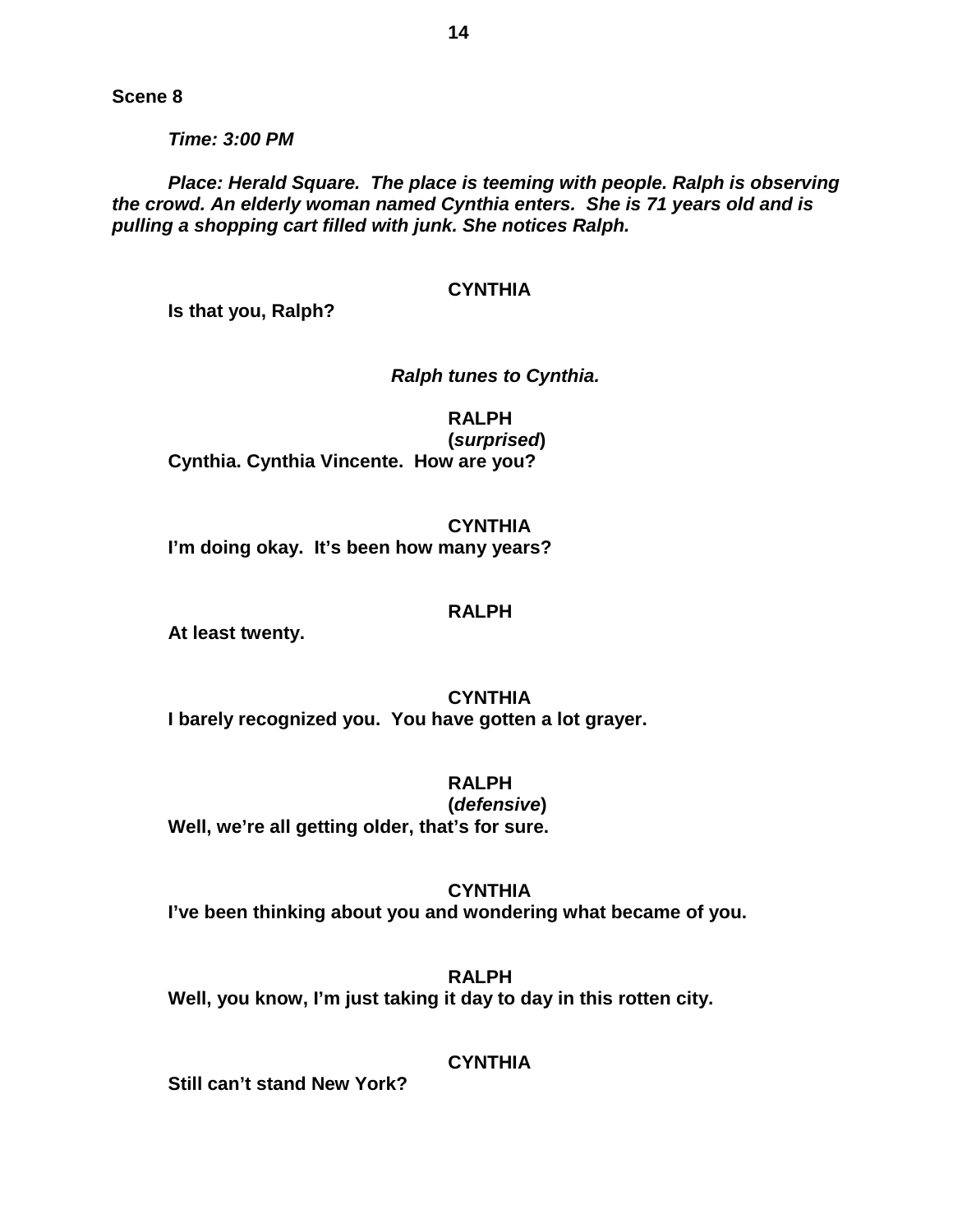# **RALPH**

**That's right, you remember.**

# **CYNTHIA**

 **(***somber***) Yes, I do remember that and the way you complained about everything.**

# **RALPH**

**Well, there's a lot to complain about.**

**CYNTHIA Including about me and that was mean. That's why we broke up.**

# **RALPH**

**Well, you deserved it.** 

**CYNTHIA**

**(***angry***) No I didn't. You had no right to yell at me.**

# **RALPH**

**Yes I did, when I caught you with Stanley.**

# **CYNTHIA**

**At a coffee shop. All Stanley and I were doing were having cake and coffee and talking, but you wouldn't listen to reason.**

**RALPH What was there to listen too? You were obviously cheating on me.**

**CYNTHIA You still believe that, after all these years?**

# **RALPH**

**That's right, I still do.**

# **CYNTHIA**

**How pathetic.**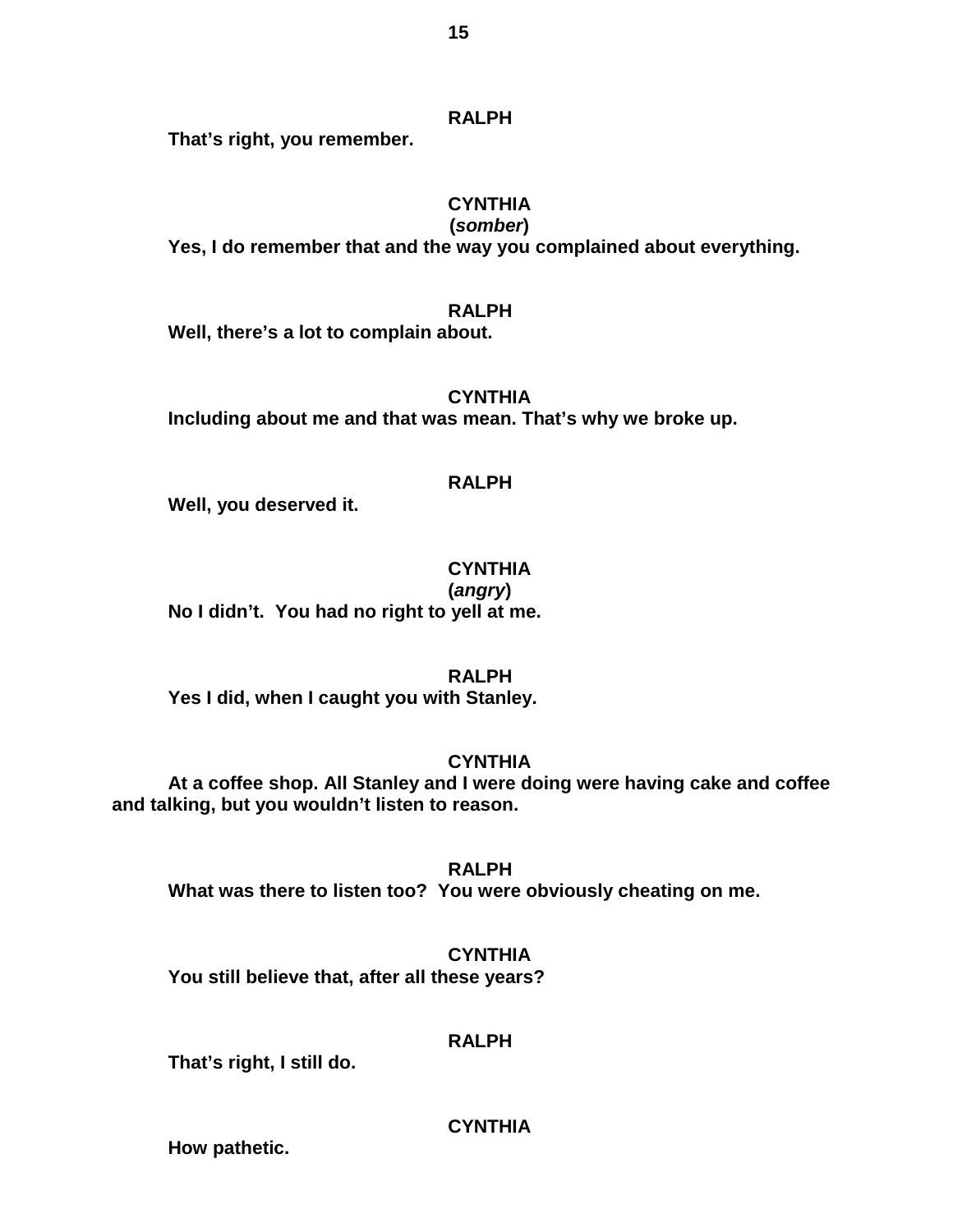#### **RALPH (***incensed***)**

**First you call me old and now you're calling me pathetic. Meanwhile you look like a bag lady. Is that what you are now: a bag lady?**

### **CYNTHIA**

 **(***feelings hurt***) For your information I'm a retiree and I live in a senior citizens residence.**

# **RALPH**

 **(***momentarily distracted***) A senior citizen. And to think that I knew you when you were young.**

#### **CYNTHIA**

 **(***still argumentative***) Well, you're old too, and don't act like you're not.**

# **RALPH**

 **(***anger flairs***) You know, you were a bitch then and you're still a bitch now.**

# **CYNTHIA**

**(***angry***) And you're still a schmuck. That's why I dumped you.** 

### **RALPH**

**I think you got that backward. (***screams***) I DUMPED YOU!**

#### **CYNTHIA**

#### **(***bitter***)**

**You know, I was having a good day until I met you. Now my day is ruined, thanks to you.**

# **RALPH**

**That's just too bad.**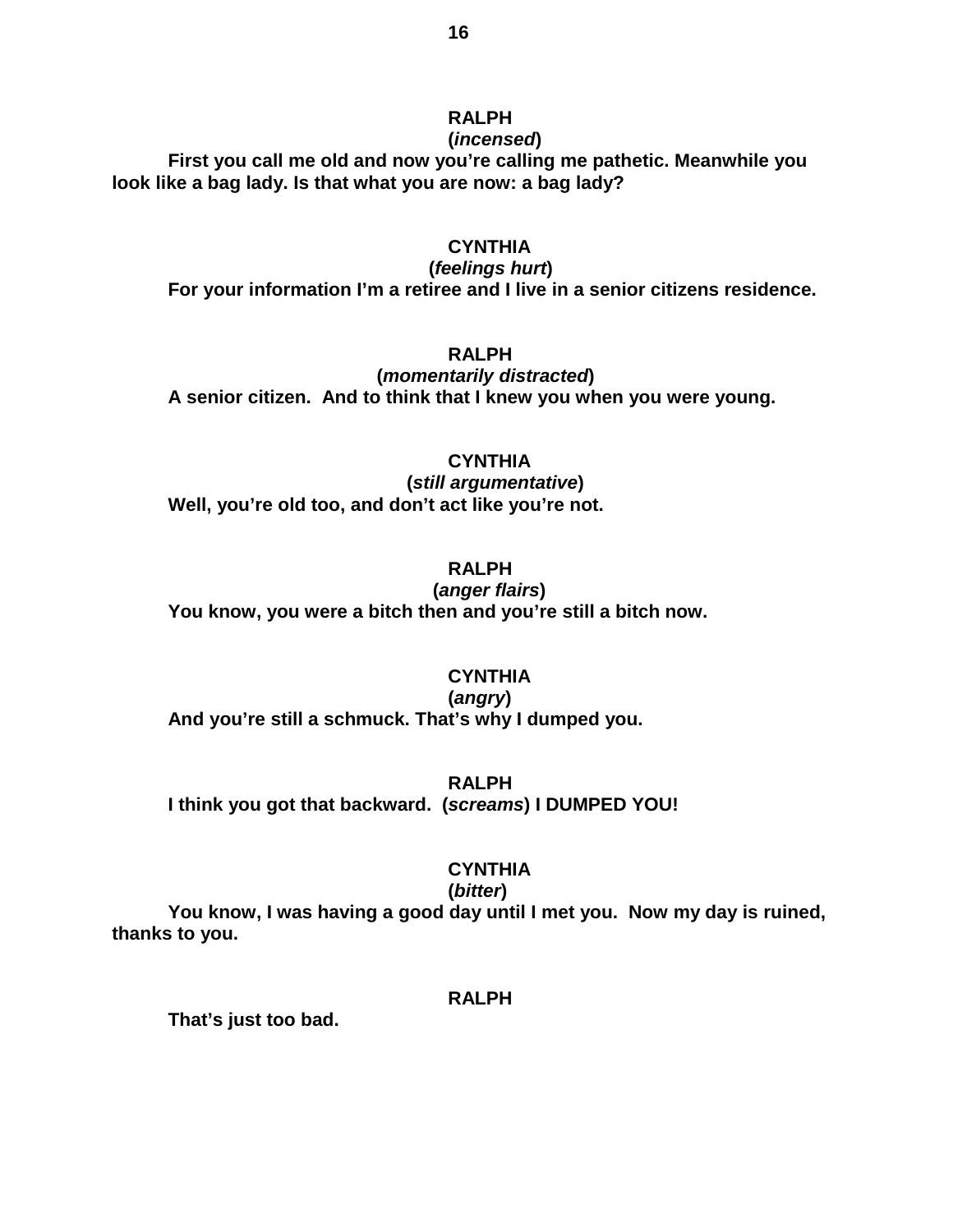# **CYNTHIA You're such a rotten bastard. (***Cynthia starts to cry***)**

# *A young, large, burly-looking man enters the scene.*

# **MAN**

 **(***to Cynthia***)**

**Excuse me, miss, is this guy bothering you? (***to Ralph***) Hey, mac, why don't you get lost.**

# **RALPH**

#### **(***to the man***)**

**Who are you?**

#### **MAN**

# **(***threatening tone***)**

**That's none of your business. All you need to know is that I am telling you to get lost, now!**

*Ralph stares at the man but does not reply. Ralph then waves his hands in a gesture of contempt.*

#### **RALPH**

**Aw, fuck it. Who needs her anyway?**

*Ralph exits.*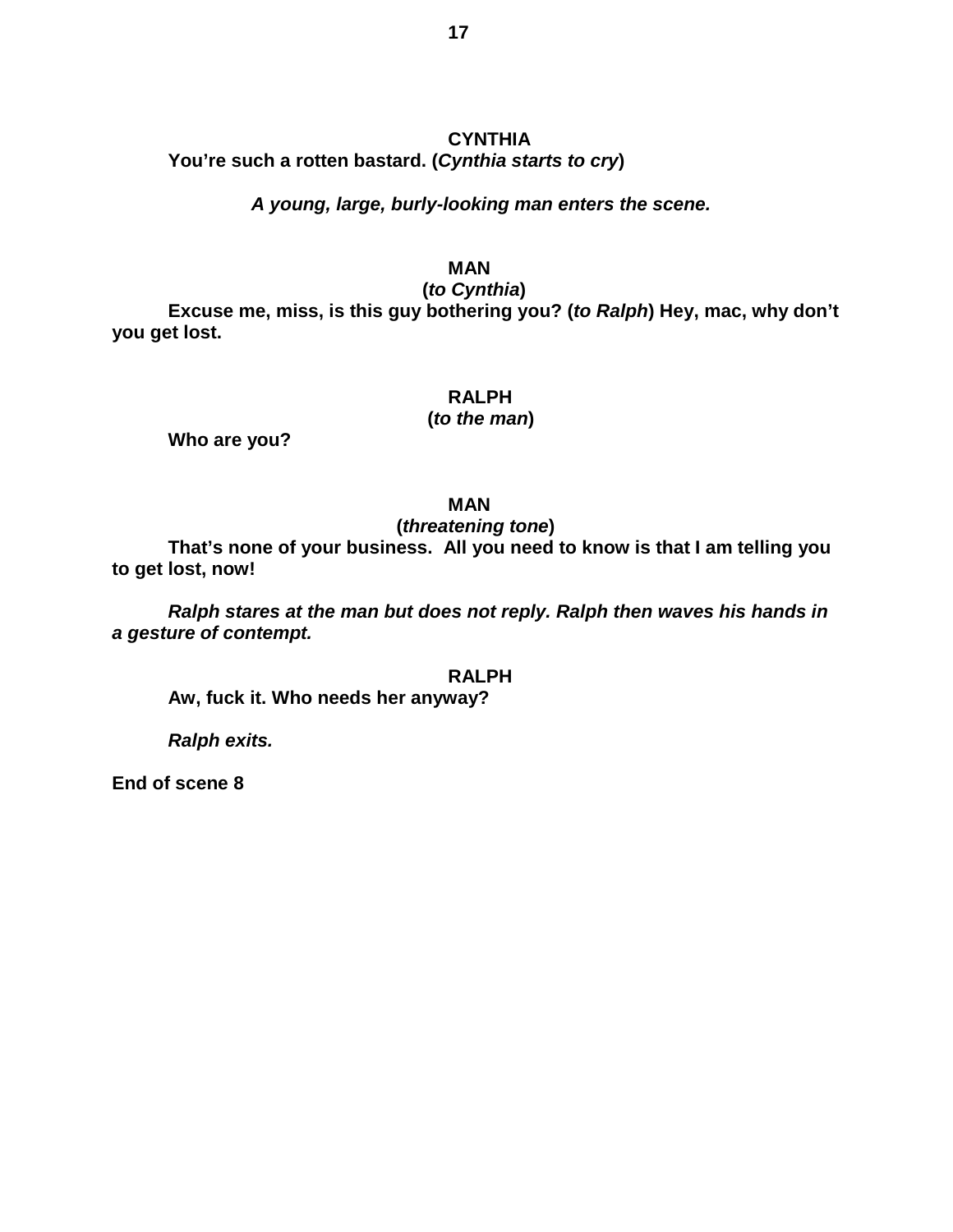*Time: 4:00 PM*

*Place: A college library. Ralph is using a computer. Nearby a group of students are talking loudly.*

# **RALPH**

#### **(***thinking aloud***)**

**Before, it was Cynthia, now it's these students. When do these annoyances ever stop? Their talking is disturbing me and nobody cares.**

### *One of the students starts talking on a cellphone.*

### **RALPH**

### **(***thinking aloud***)**

**Oh fuck! Now one of them is using a cell phone. Why can't they be quiet? Do I have to be the one to tell them to shut up? I mean, I don't want to talk to those fuckers. I mean: where's security?**

*Ralph starts using the computer again but soon stops.*

### **RALPH (***thinking aloud***)**

**Oh shit. I can't take it anymore.**

**(***to the group of students***)**

**Excuse me.**

**The students ignore him.**

### **RALPH**

**(***louder***)**

**Excuse me, your talking is really disturbing me.**

*The students stop talking and look at Ralph. One of the students, a young man, replies.*

### **STUDNET**

**Sorry.**

#### *The students resume their talking.*

**Ralph gets up and goes over to the students.**

#### **RALPH (***annoyed***)**

**Look. Your talking is bothering me, okay?**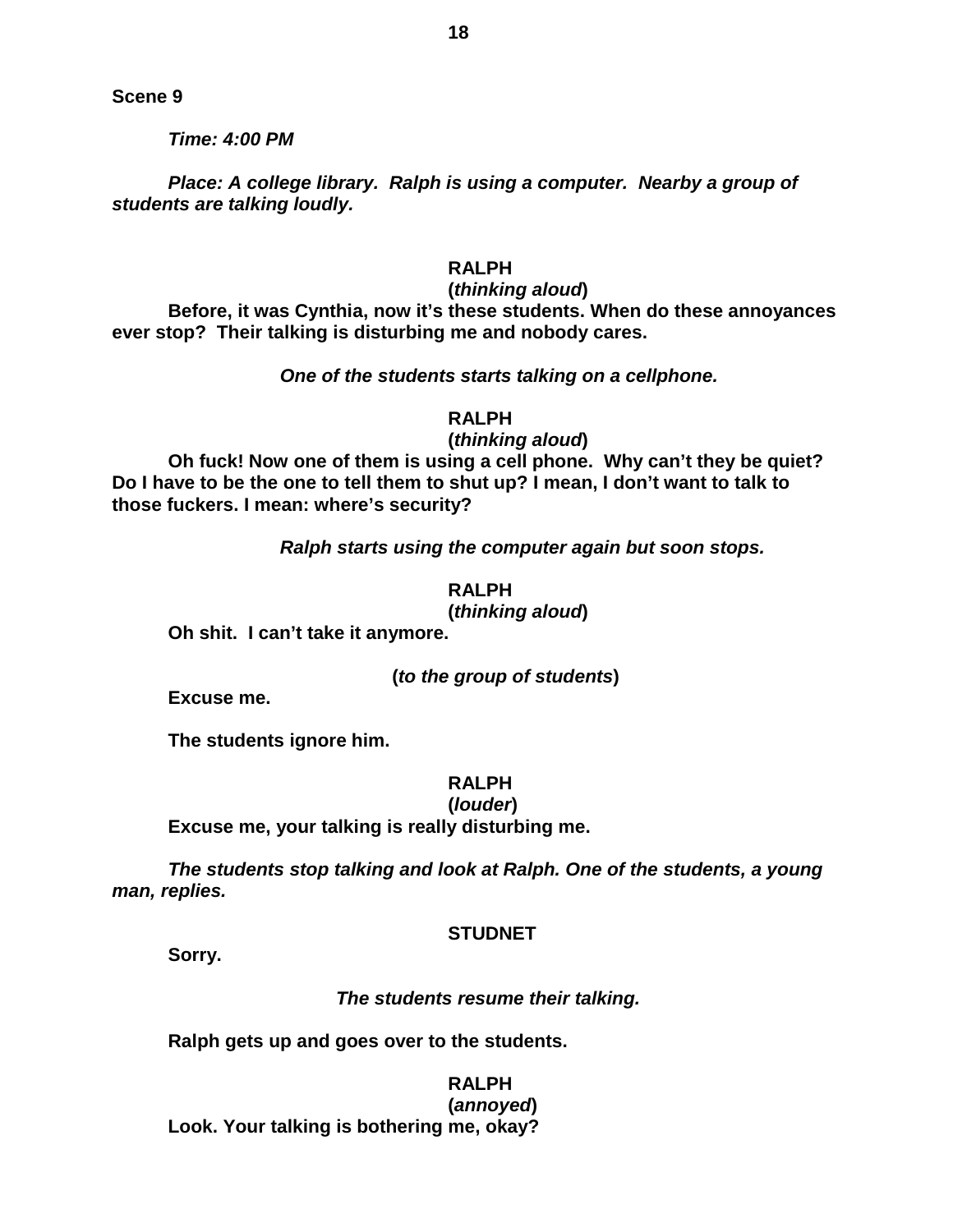**Okay, mister, we heard you the first time. We don't think we're talking that loudly, okay.**

# **RALPH**

**(***getting angry***) I don't care what you think. You were talking loudly.**

### **STUDENT**

**Well, nobody else is complaining. So buzz off.**

**RALPH**

 **(***raising his voice***)**

**No, YOU buzz off, okay?**

*A school security officer enters.*

# **SECURITY OFFICER**

**What's the problem here?**

# **STUDENT**

**This guy (***points to Ralph***) is pestering us.**

# **SECURITY OFFICER (***to Ralph***)**

**Let me see your student ID.**

**RALPH**

### **(***incensed***)**

**Officer, they were pestering me!**

# **STUDENT No we weren't. We were talking quietly and studying.**

# **SECURITY (***to Ralph***)**

**Please let me see your student ID.**

*Ralph gives the officer his student ID. The security officer takes out a pad and pen and records Ralph's name and student ID number.*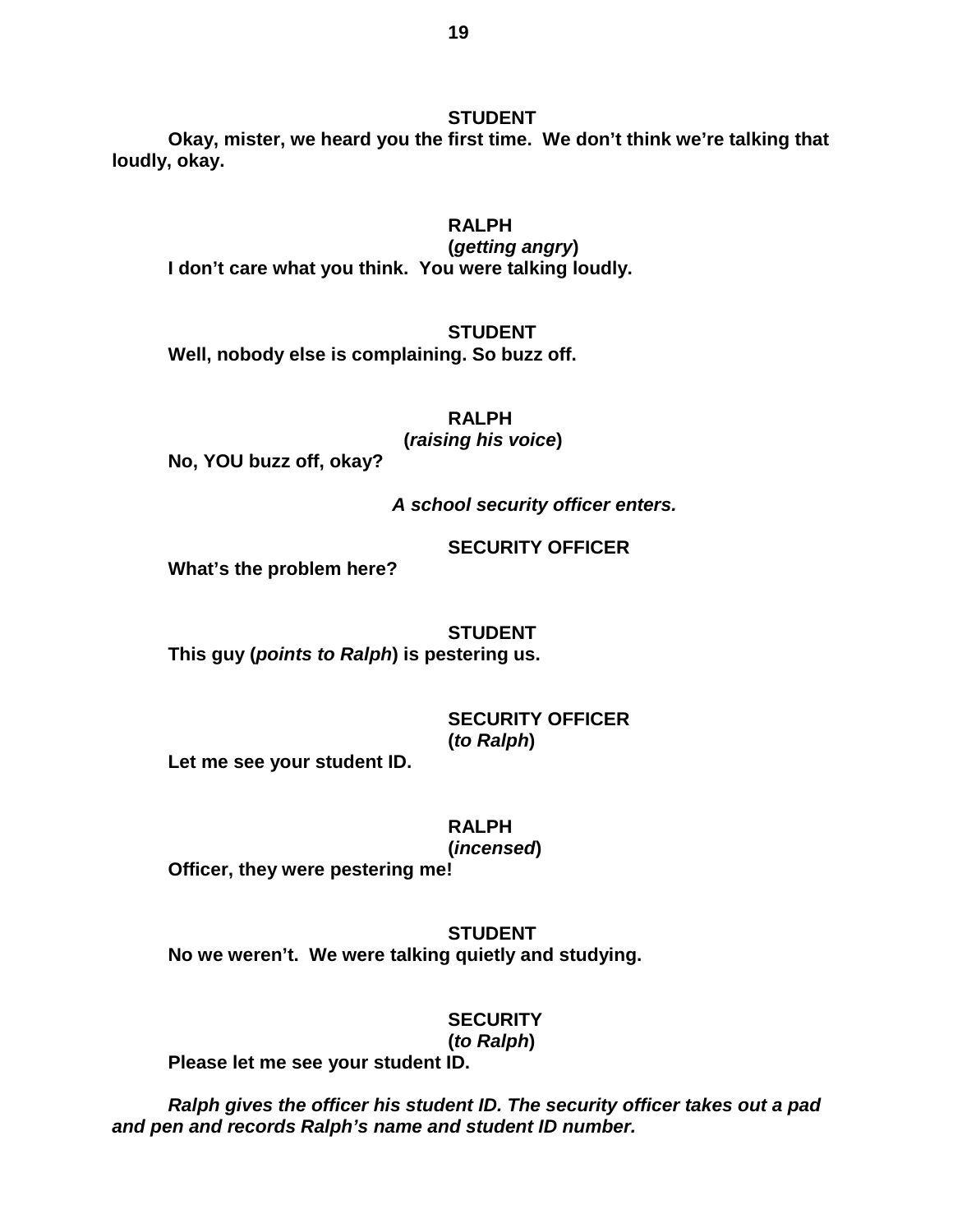#### **RALPH (***alarmed***)**

**Why are you noting down my name and ID? I didn't do anything.**

### **SECURITY OFFICER**

**You were causing a disturbance.**

# **RALPH**

# **(***angry***)**

# **No way.**

# **SECURITY OFFICER**

**First, lower your voice and second, I'm giving you a warning. If this happens again, you will be removed from this building and reported to the school provost.**

*Ralph does not reply. The security officer exits and Ralph returns to his computer.*

# **RALPH**

 **(***thinking aloud***)**

**Can you beat that shit? They're making noise and I get blamed. Typical. This is what my life is about. Nothing goes right. Nobody cares. I knew I shouldn't have opened my mouth but I did it anyway. What the fuck is wrong with me?**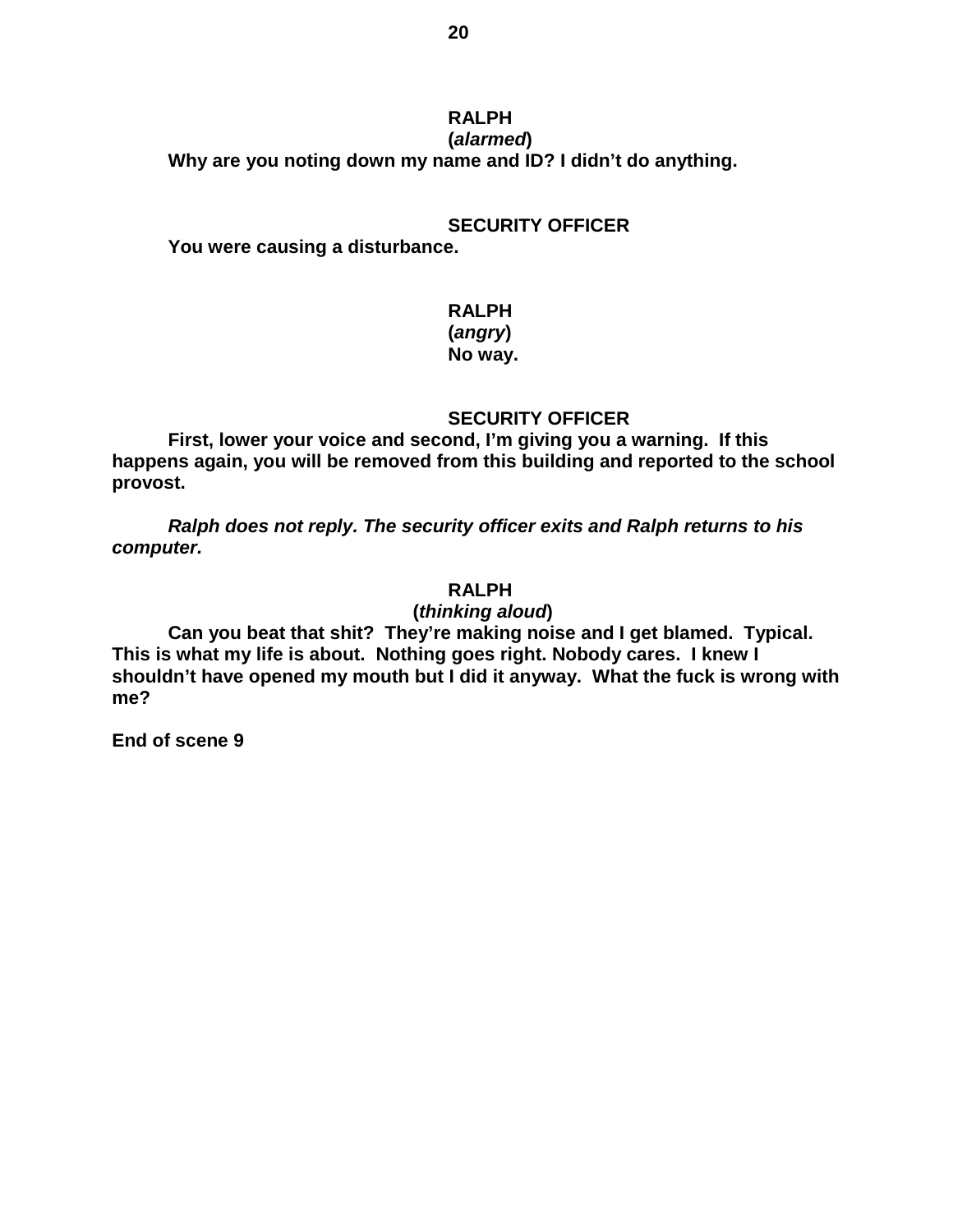*Time: 5:00 PM*

*Place: A Catholic Church in midtown. Ralph enters in the middle of the homily.*

#### **PRIEST**

**… and to show his love for us, God sacrificed his only begotten son …**

**RALPH**

# **(***thinking aloud***)**

**Who asked him to save us?**

**PRIEST**

**… the day of judgment has been prophesized and it's only a question of time …**

### **RALPH**

**What happened to Jesus was horrible but if that's how the son of God was treated, then what hope is there for me? Maybe my being here is God's way of punishing me, but why me? What did I do so wrong that I should be punished?**

**PRIEST**

**… to attain salvation you must embrace Christ …**

# **RALPH**

#### **(***bitter***)**

**I tried that and it didn't work. I prayed and implored him for his help but got no reply, nothing. All I got was silence and boy, did that suck. Even the good Lord won't help me.**

#### **PRIEST**

**… when you feel alone and abandoned, remember, there is one out there who cares …**

#### **RALPH**

**Yeah. Cares about everybody except me.**

 *In the background the cantor begins singing "Amazing Grace."*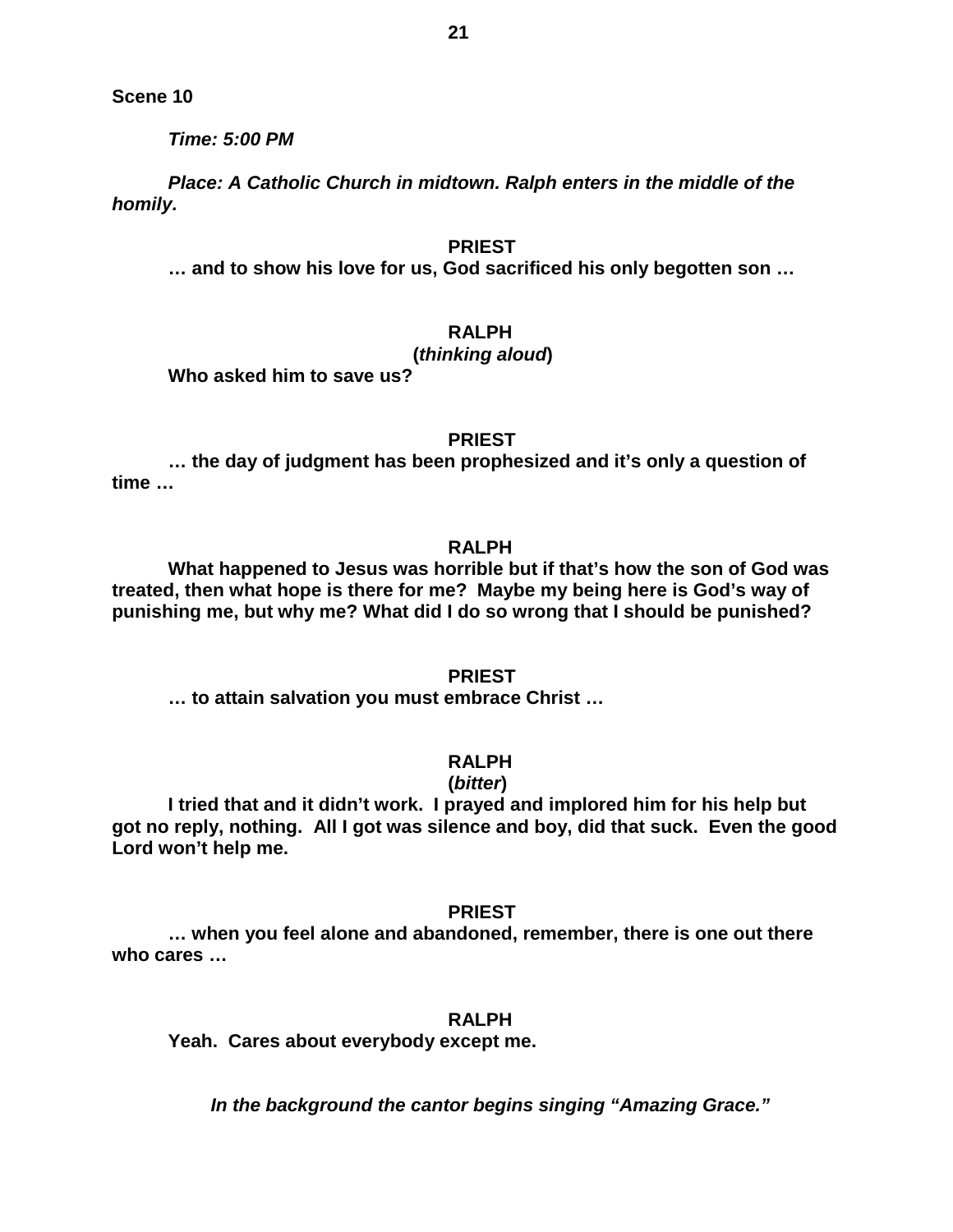# **RALPH I can't take this place anymore. Lemme outta here. I gotta have a drink.**

 *Amazing Grace continues to be sung.*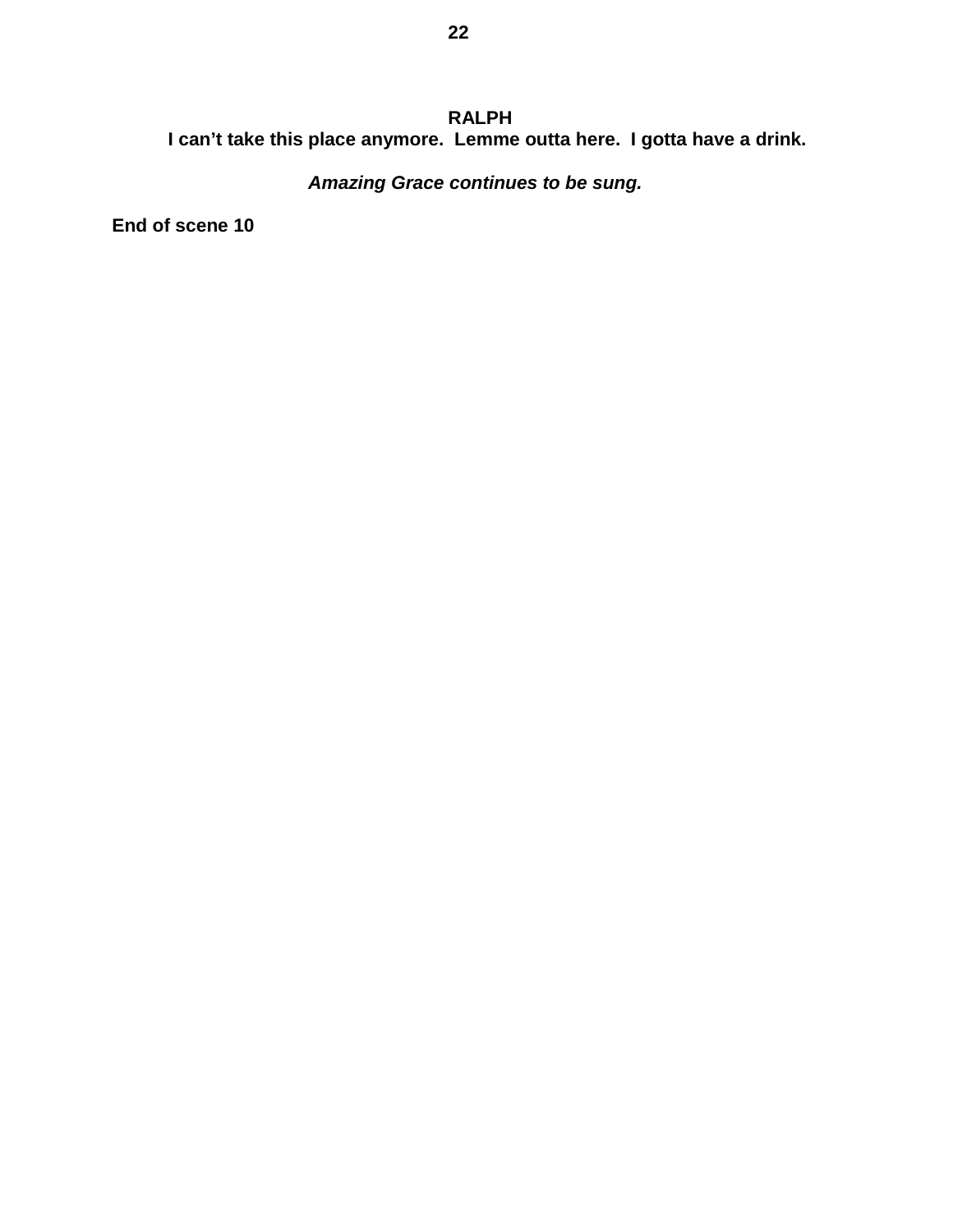#### *Time: 6:30 PM*

*Place: A bar on West 23rd Street. The bar is moderately crowded. Some people are drinking at the bar; others are sitting at tables eating drinking and conversing. Ralph is the only customer who is there alone. He is sitting at a table drinking his third screw driver. Sitting opposite him at the table are young man and young woman who apparently are on a date. They are both drinking beers.*

**23**

#### **RALPH**

#### **(***thinking aloud***)**

**Boy, is that guy wasting his time. I remember when I was his age, all I wanted to do was get laid. It was the only thing on my mind, but now, I have no sex drive at all. It amazes me when I think of all the money and time I spent trying to fuck, and now I couldn't care less. Well, at least she's drinking. I remember that time when that Polish woman met me at that bar on Third Avenue and then wouldn't drink. I couldn't believe it: a Polish woman who wouldn't drink. What bullshit. She was giving me a hard time and for what? Trying to get laid is just a waste of time. If a woman likes you she'll let you know. Samantha actually wants me to visit her – in South Africa. Boy would that be a big mistake. If she wants to get together, she has to come and visit me! If I visit her I'll just be showing her that I'm desperate, that's all. Never run after a woman; let them run after the man. They all play games. Like that Natalie in Texas, always playing phone tag with me and like a schmuck I return her calls. Well I'm through with that. No more reaching out. I'm deleting all their numbers; bunch of ingrates. Fuck 'em.**

*Ralph takes out his cell phone and starts looking at his list of stored numbers. He begins deleting numbers.*

#### **RALPH**

#### **(***thinking aloud***)**

**I can get rid of my cousin's number; never hear from him … done. Now, my uncle's number; I called him and he never called me back. He doesn't even like me … done. I haven't heard from my sister in awhile; don't need her number either. Her number is now … gone. I can also get rid of Dick's number; I haven't heard from him in over a year … his number's also … gone. Everett: my one time pal. There is absolutely no way I will ever call HIM again. No way. Okay, his number's now … history. Same goes for Suzy; I was calling her all the time, and what did I get for it … nothing! Well fuck her. Her number's gone as of right now … Done! I can almost hear my phone thanking me for eliminating all that excess baggage. Let them call me; if I don't hear from them then they're history. Who needs 'em?**

*The waitress walks by.*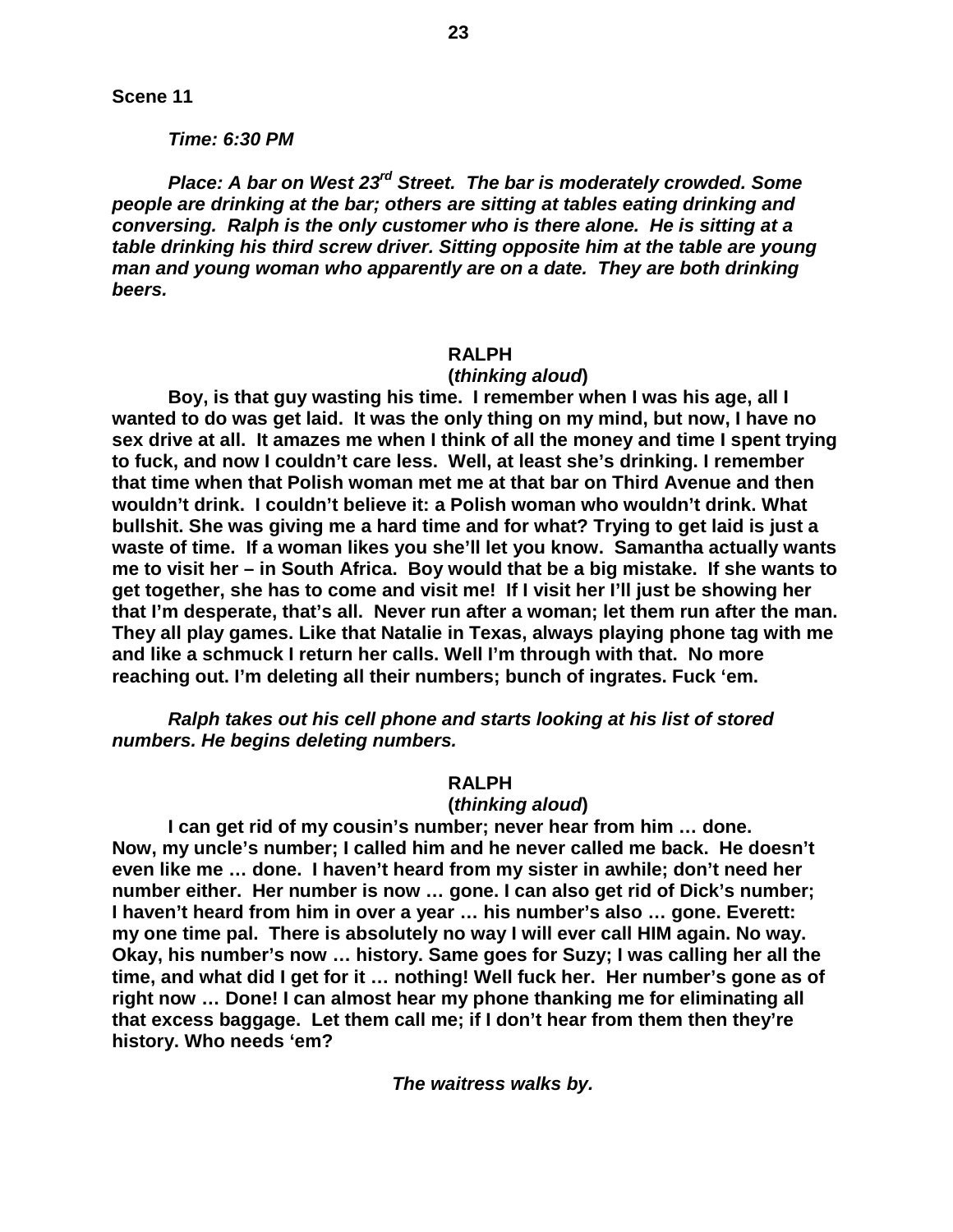**RALPH**

**Excuse me, waitress.**

*Waitress stops and approaches Ralph.*

# **WAITRESS**

**Yes?**

**RALPH I would like to have another screwdriver, please.**

**WAITRESS I don't think so. I think you've had enough.**

# **RALPH**

**I have?**

### **WAITRESS**

**Yes. I've received complaints about you mumbling loudly to yourself and the only reason why I didn't ask you to leave sooner is because you're a regular customer.**

### **RALPH**

# **(***sarcastic***)**

**Well, excuse me for drinking.** 

# **WAITRESS**

**If you don't leave now, I'm gonna have to ask the manager to come over.**

### **RALPH**

**(***annoyed***)**

**Okay, I'm leaving, I'm leaving. Just let me get my coat on. How much I owe you?**

# **WAITRESS**

**Seventeen fifty.**

*Ralph takes out his wallet.*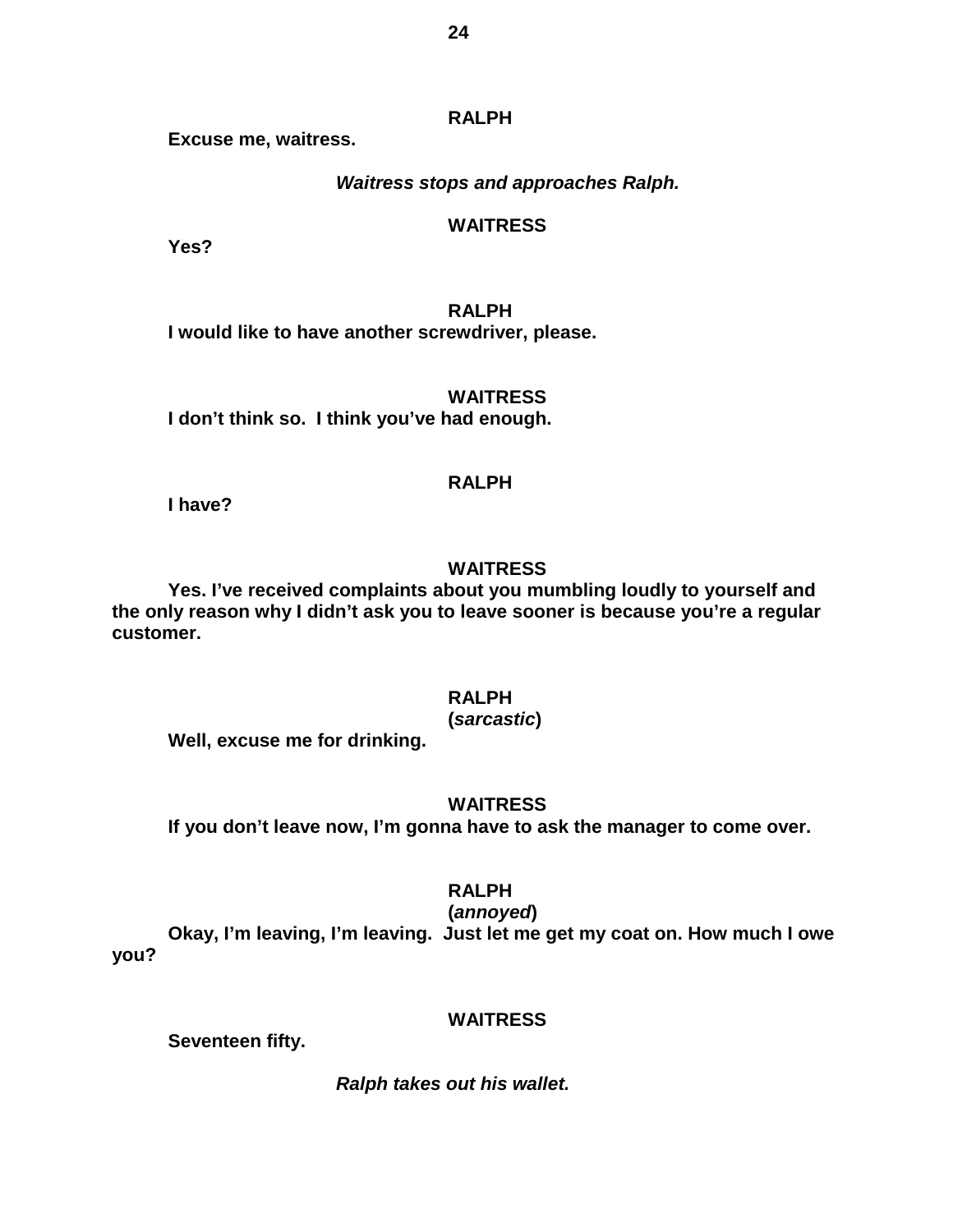**RALPH Here's twenty. Keep the change.**

### **WAITRESS**

**Thank you.** 

**RALPH Yeah, right. You're just glad to see me go, but no hard feelings.**

*Ralph leaves; he is on the street.*

**RALPH (***thinking aloud***) Fuck her. I'll just go to another bar.**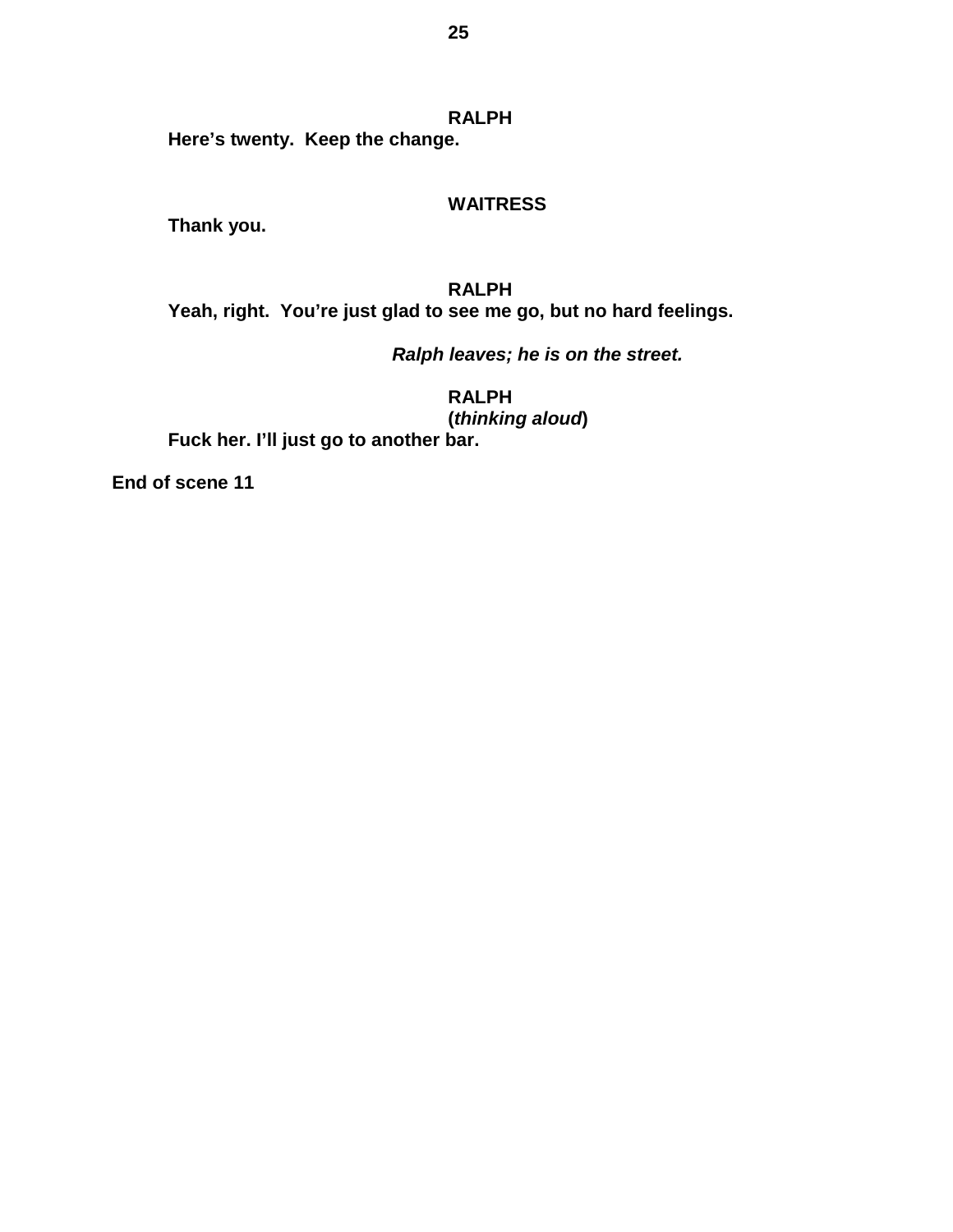*Time: 7:00 PM*

*Place: Another bar a few blocks away which is also moderately crowded with customers. Ralph enters. Once again Ralph is the only customer who is alone. Ralph goes to the bar and orders a screw driver. He then sits at a table watching the other customers drink and talk; there is lots of laughter and camaraderie***.**

# **RALPH**

# **(***thinking aloud***)**

**Look at all those people stuffing their faces with food. Ugh! Disgusting! I used to bring Dagmar here. Boy, did I waste a lot of money on her, but it's better that I broke it off with her; I didn't want to hurt her husband. Spending money on a woman is bad enough, but on a married woman it's a complete waste. Now, here I am alone, but what else is new? Women don't even like me.**

*A waitress walks by.*

### **RALPH**

### **(***to the waitress***)**

**Excuse me.**

**The waitress stops.**

#### **WAITRESS**

**Yes, may I help you?**

#### **RALPH**

**Did you know that I was once a sergeant in the United States Army? When I tell people that, nobody believes me.**

#### **WAITRESS**

**Well, I believe you. Would you care to order some food?**

# **RALPH**

**Food? I don't need food; food is a waste; just fills you up.**

### *Waitress laughs.*

**RALPH But thanks for asking. You seem like a nice person.**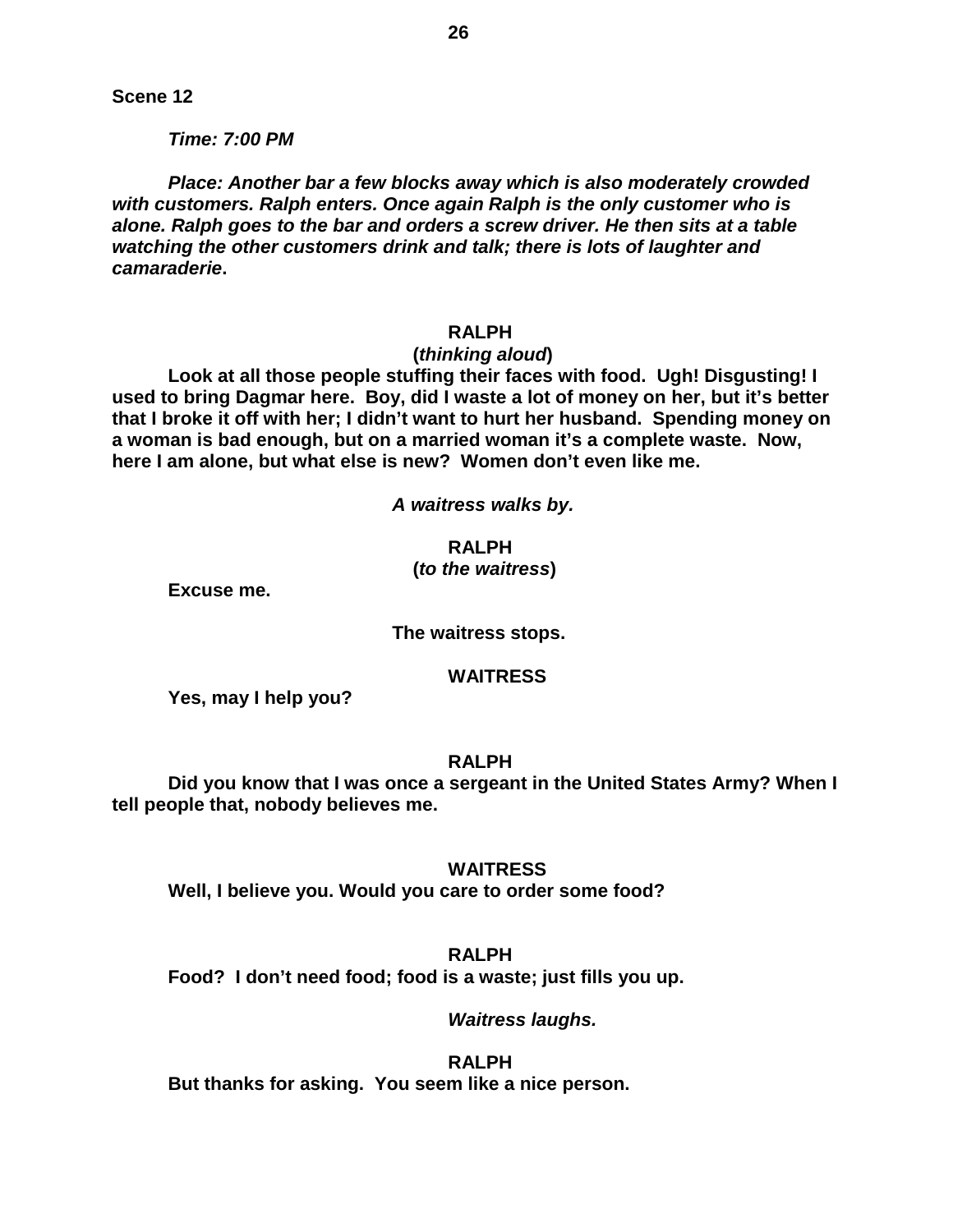#### **WAITRESS**

**You do, too, but I can't talk right now; it's kinda busy here.**

#### **RALPH**

**Oh, okay, but I'd like to give you my card.**

#### **WAITRESS**

**Okay, give me your card.**

*Ralph removes a business card from his wallet and gives it to the waitress who takes the card and puts it in her pocket.* 

# **WAITRESS**

**(***smiling***)**

**Thanks. Maybe I'll give you a call.**

 *The waitress exits.*

# **RALPH**

 **(***thinking aloud***)**

**Like she's gonna call me; but you can never tell. At least she didn't bust chops. Anyway, let me finish my drink and then I'm outta here.**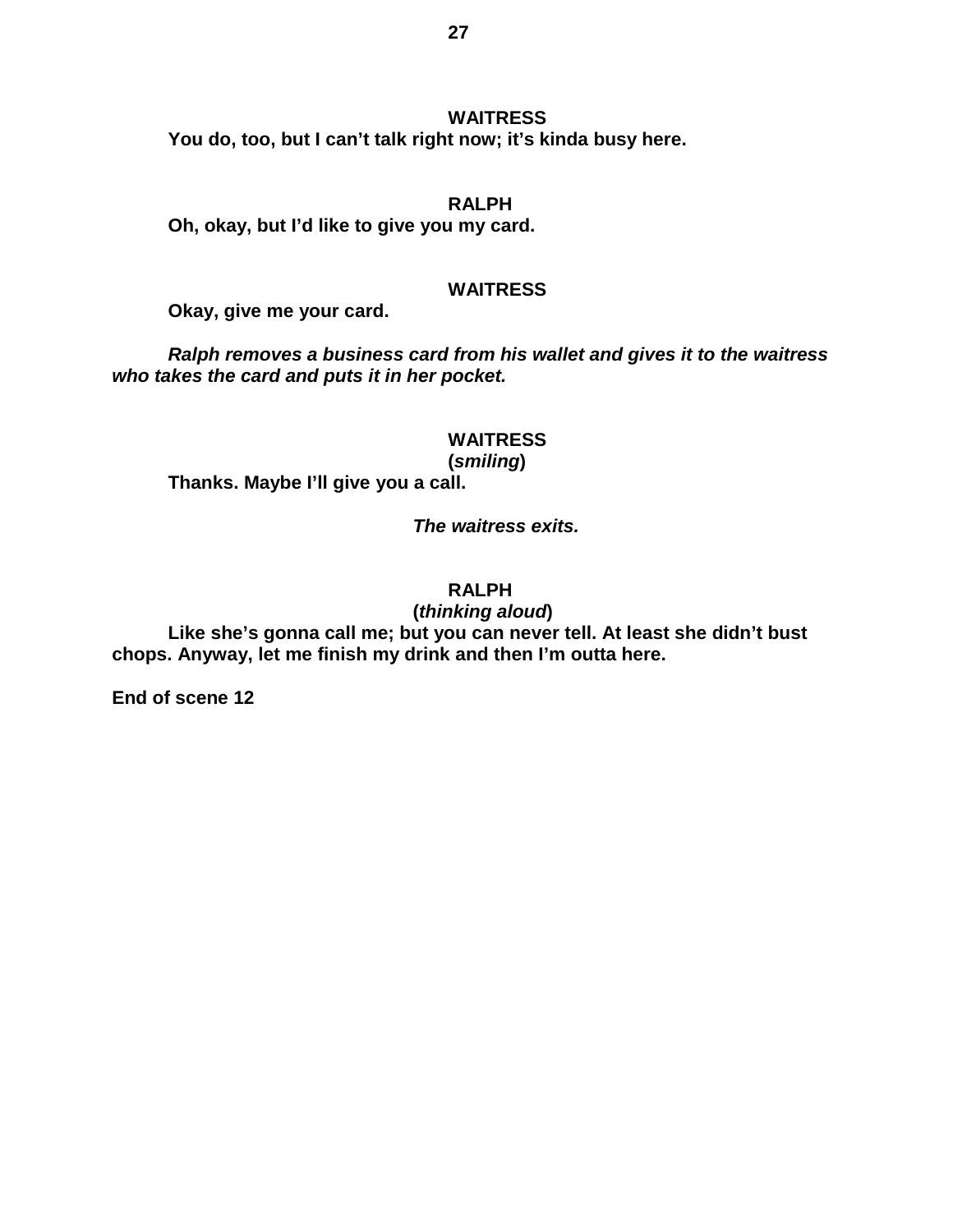*Time: 7:30 PM*

*Place: Fifth Avenue. Ralph is in the process of crossing the street when a bicycle streaks right by him, almost hitting him.*

### **RALPH**

#### **(***incensed, screams***)**

**Fuck you, Chinaman.**

*Ralph then runs after the bicyclist who got caught in traffic. Ralph catches up with the bicyclist.*

#### **RALPH**

 **(***to the bicyclist***) Hey, shit head, careful with that bike. You almost hit me.**

*The bicyclist laughs and shrugs his shoulder and starts bicycling away.*

#### **RALPH**

# **(***screaming***)**

**You stupid schmuck; go fuck yourself.** 

*The bicyclist stops, turns around, and gives Ralph "the finger."*

#### **RALPH**

**Yeah, and fuck you too.**

*The bicyclist is gone.*

#### **RALPH**

#### **(***thinking aloud***)**

**These Chinamen think they own everything, and maybe they do. I remember when this city was almost all white. Now white people have been displaced. If anybody had been told fifty years ago that one day this city would be nonwhite they would have said no way. Now, forget it. It's just the way it is and there's nothing anybody can do about it. All the landmarks of my childhood are gone, places that I thought would last forever, and one day I'll be gone too. It's their city now. Soon there'll be an oriental mayor and maybe an oriental president too. They're taking over, and probably sending reports to the Peoples Liberation Army too. But I don't know who's worse: them or the Hispanics. At least the blacks speak English, and even they're being displaced. Wow, is this city fucked up: fucking Chinamen, fucking bicycles, fucking Hispanics. They do the shit work that no white man in his right mind would do; work that convicts did. That's right: they do punishment work. Shit, if the Nazis have known it then, they**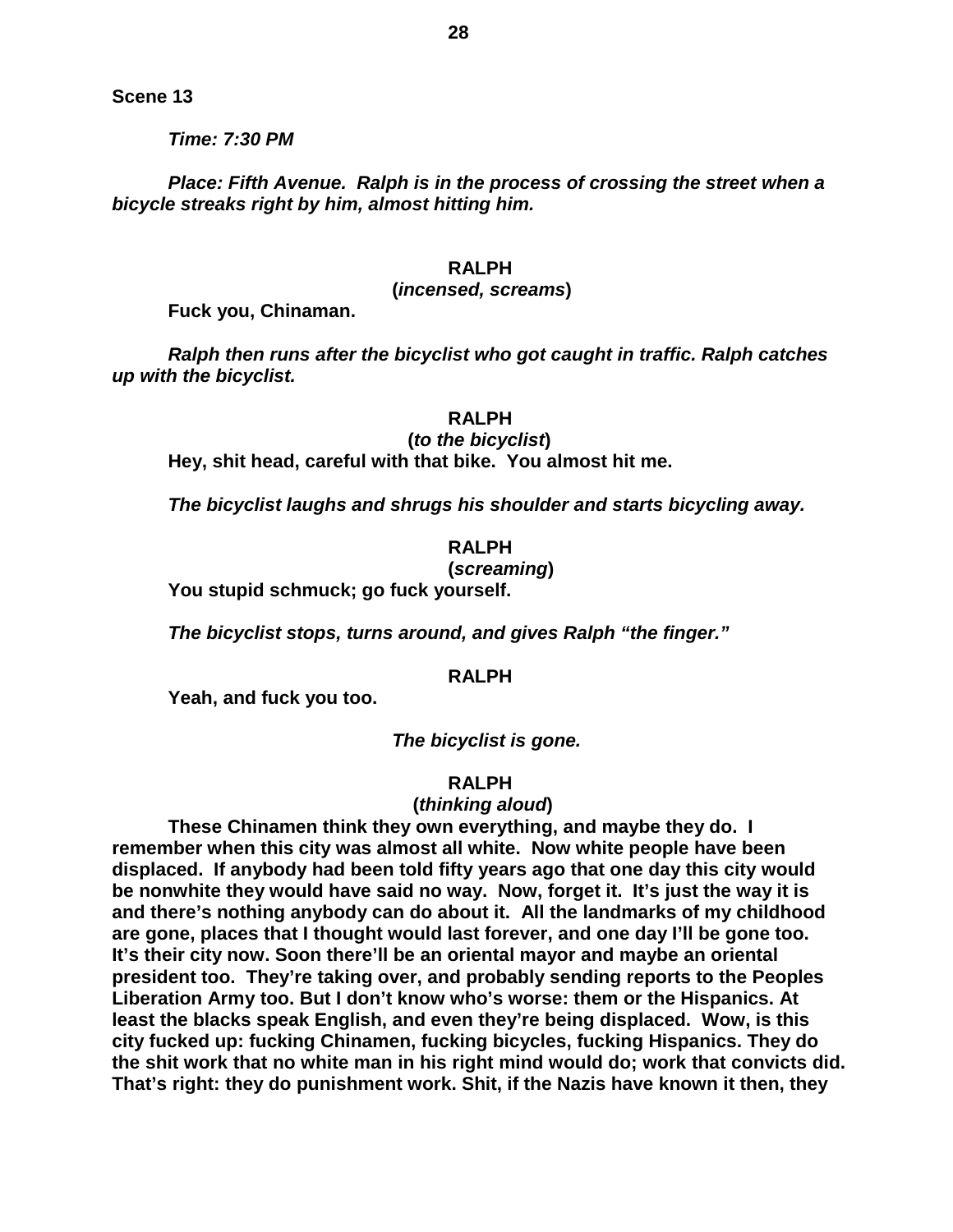**could have brought over an army of Mexicans to build the concentration camps, and the Mexicans would have done the work for beans. Those people have absolutely no pride; they are the modern day slaves; they have no brains, no consciousness, no nothing. They are born strike breakers and scabs. Ugh! What a world!**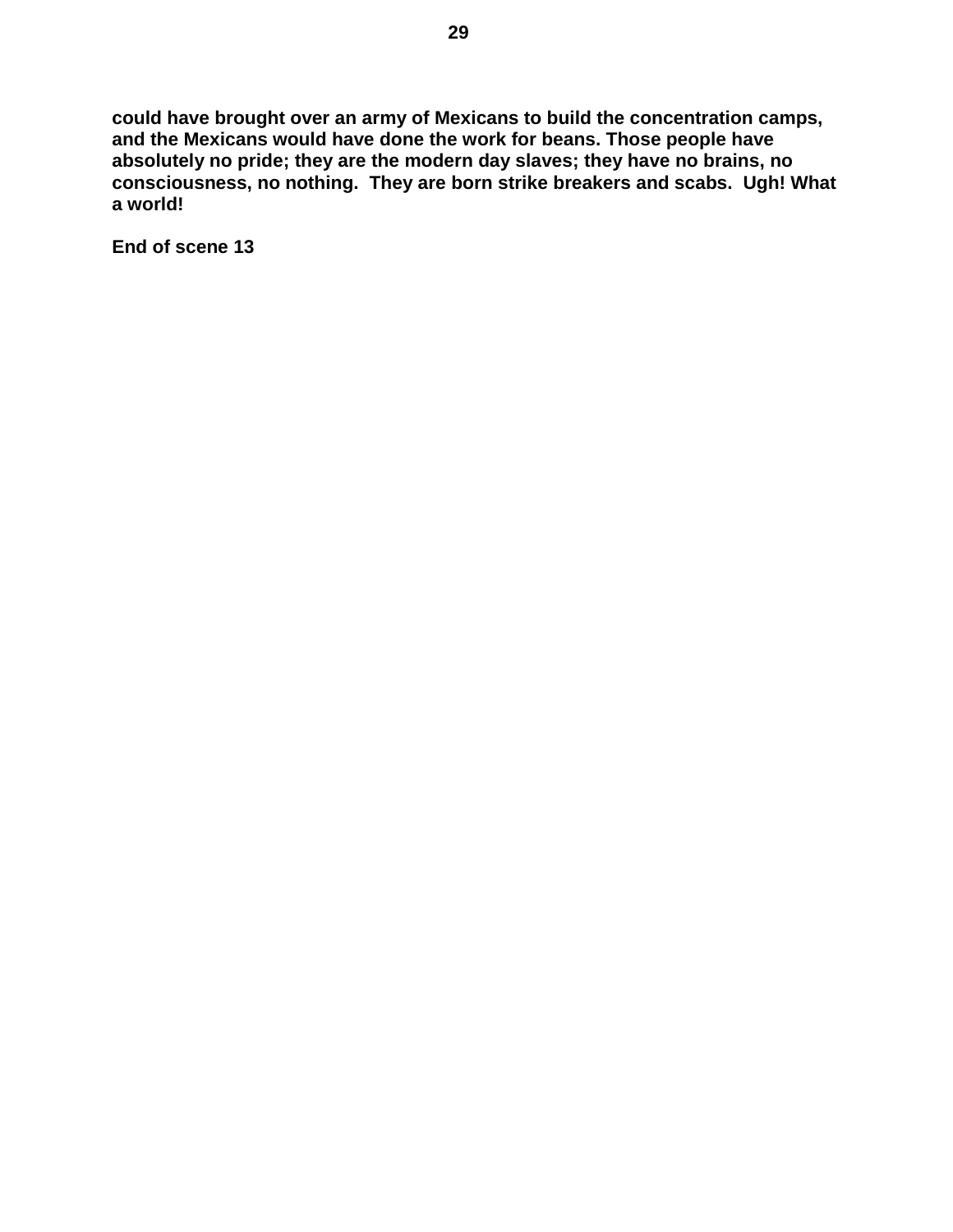*Time: 7:45 PM*

*Place: A storefront ATM bank. A black woman is standing at an ATM talking on a cell phone. Ralph enters and goes to an ATM to withdraw cash.*

# **RALPH**

**(***talking loudly to the machine, slurring his words***) Why hello, machine. I need some money. You're my best friend because I know you won't fail me.**

*The woman lowers her voice but continues talking.*

**RALPH**

**(***talking even louder)* **Wow, what a crappy day, but it'll be all better once I get some money.**

# **WOMAN**

**(***to Ralph***) Excuse me, is my talking on the phone bothering you?**

#### **RALPH**

**(***angry, to the woman***) Who's talking to you? Mind your own business.**

### **WOMAN**

**(***to someone on the phone***) This guy sounds like he's losing it. Maybe I should call the police.**

*Ralph collects money from the ATM and turns to leave.*

**RALPH (***while exiting, screaming***) Damn black bitch. Who the fuck does she think she is? Fuck 'em all!**

 *Ralph exits.*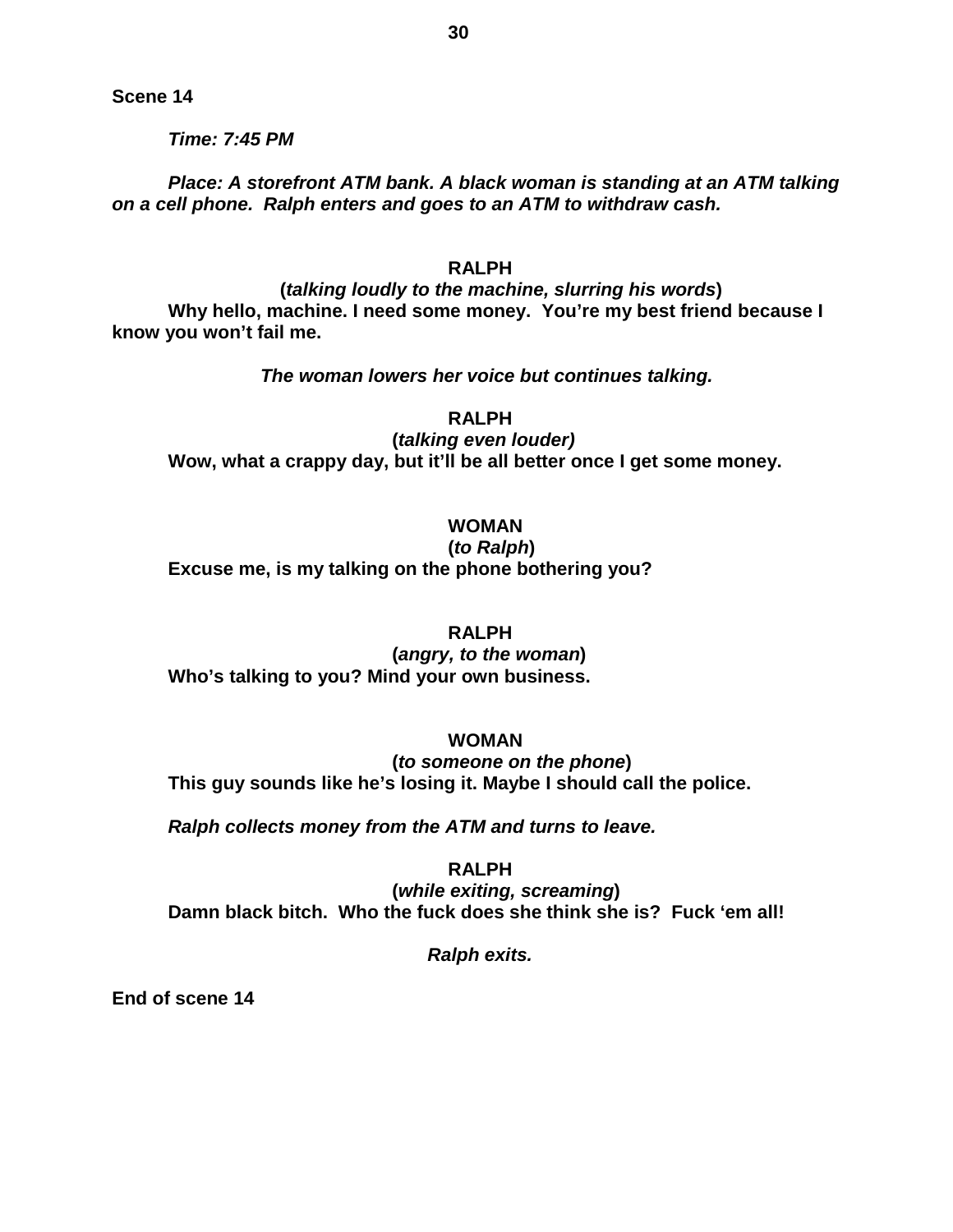*Time: 8:30 PM* 

*Place: A nearby diner. Ralph is ordering take-out.*

### **WAITER**

**What can I get you?**

**RALPH I want a hot open meat loaf sandwich with corn and a baked potato.**

# **WAITER**

**You want anything to drink?**

**RALPH No. Does it come with a side order of cole slaw?**

#### **WAITER**

**A small packet.**

# **RALPH**

**Okay.**

*Ralph notices packets of crackers on the counter.*

**RALPH**

# **(***to the waiter***)**

**I bet those crackers cost extra.**

**WAITER No, they don't but if you want one, take it. They're for free.**

**RALPH**

**(***sarcastic***) Something in this city is actually free? That's unbelievable.**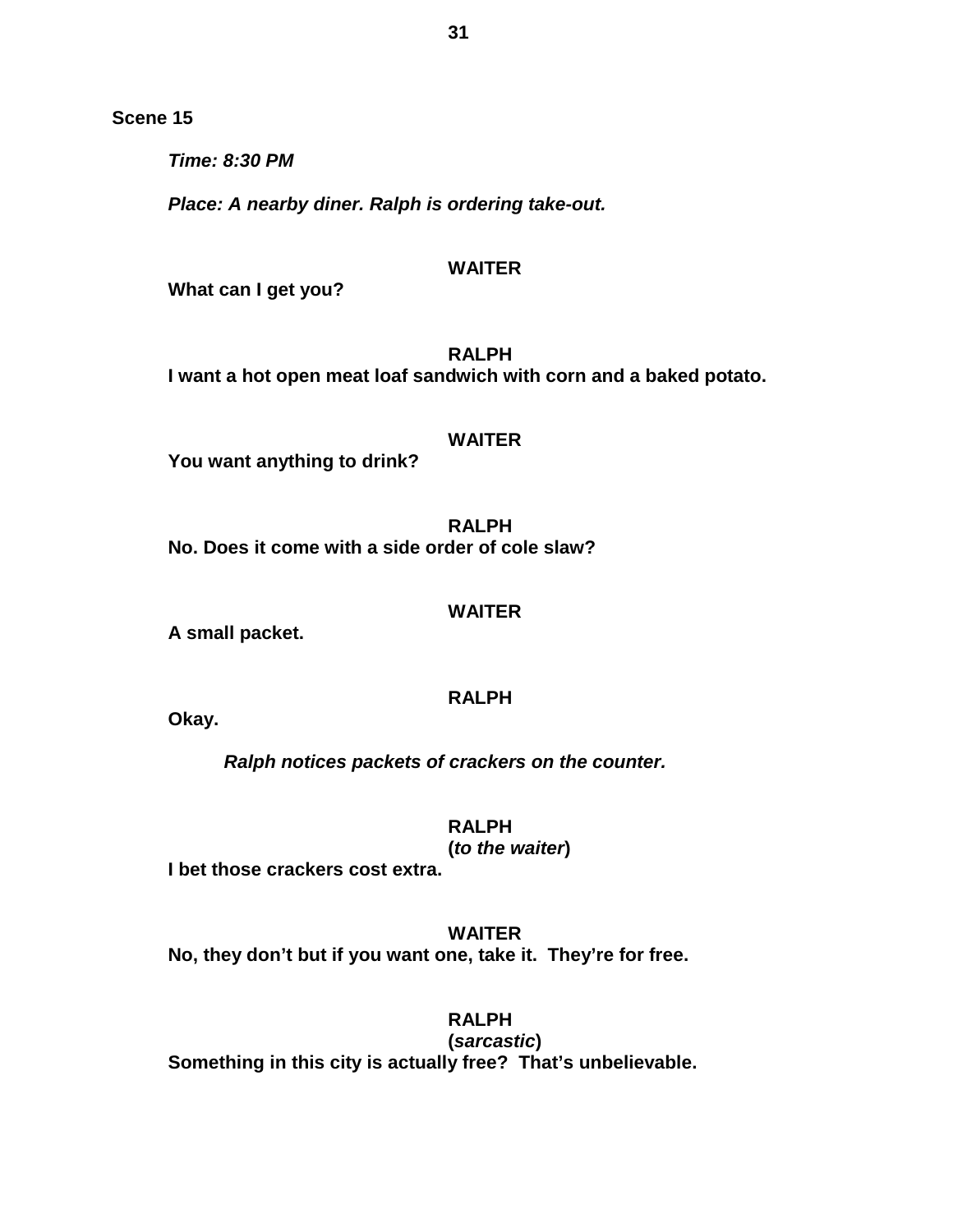# **WAITER**

**Yeah.**

### **RALPH**

**I just can't believe that those crackers are free.**

### **WAITER**

**Well, they are. Take one, in fact take two.**

# **RALPH**

**I bet if I so much as touch one of those crackers, the next thing you'll be doing is calling the police.** 

# **WAITER**

**No, I wouldn't.**

# **RALPH**

**Yeah, right. Nothing in this damn city is for free. You're just trying to set me up.**

#### **WAITER**

**Whatever you say.**

**RALPH Well, that's what I say. And where's the food?**

### **WAITER**

**It's coming out.**

# **RALPH**

**Boy, the service in this place is slow.**

# **WAITER**

**Okay, here's your order.**

*The waiter hands Ralph a large bag and a check.*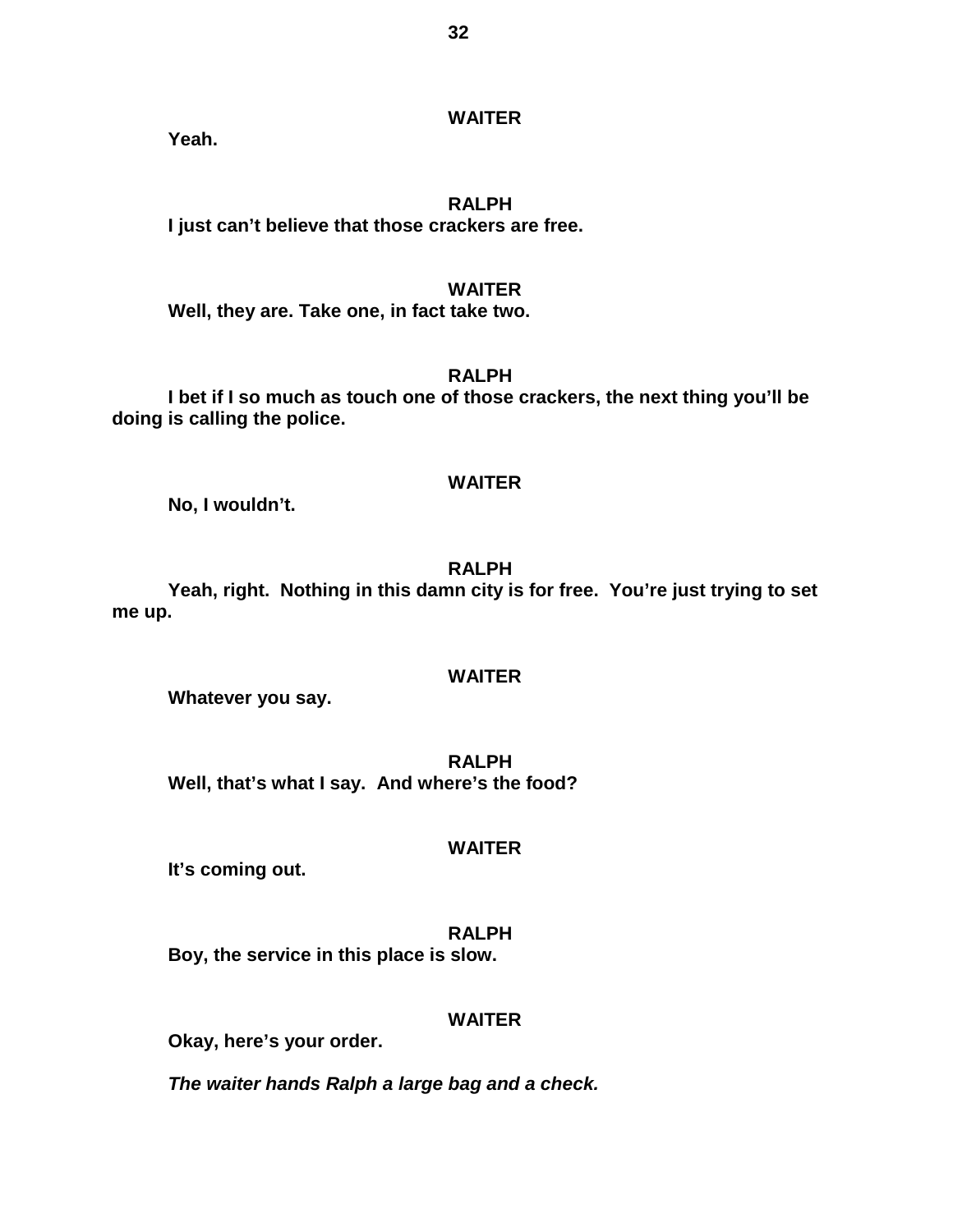### **RALPH**

**Okay.**

#### *Ralph exits and is now on the street.*

### **RALPH**

### **(***thinking aloud***)**

**I definitely have to find another place for takeout. I don't like that waiter. He was trying to set me up to be arrested. Fuck him. People in this city are so mean. They'll do you in at the drop of a hat. I could collapse in the street and nobody would care. They'd walk right over my body; probably even step on me. It's a good thing I'm a nice guy. That fucking waiter was beginning to aggravate me. I was just trying to order some food. Everything in this city is a struggle. Nothing comes easy. Nobody gives a shit. If he ever tries to fuck me over again, I'll punch his face in.**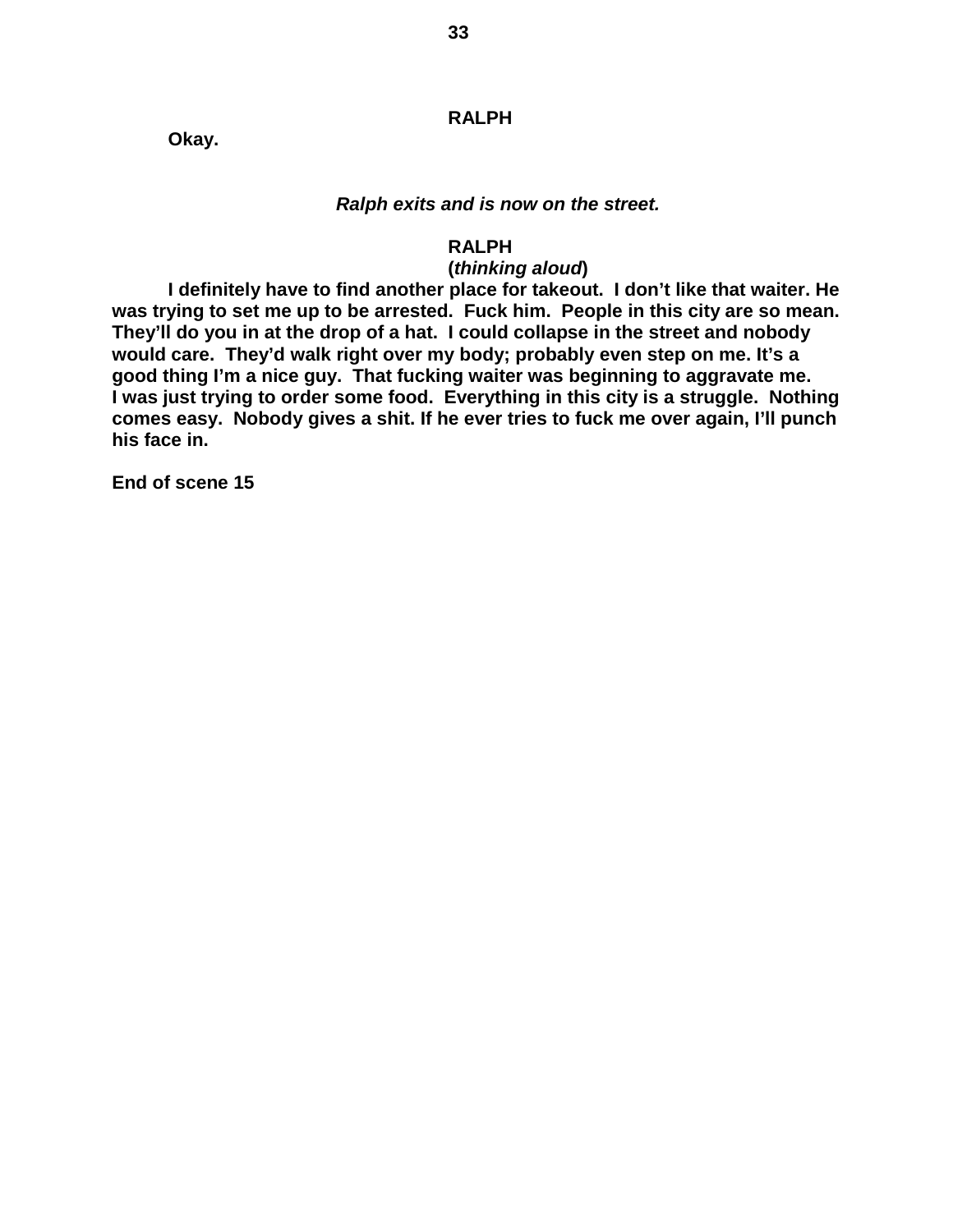*Time: 9:00 PM*

*Place: Ralph's apartment. Ralph is sitting on the edge of his bed, eating his food from a tray.*

# **RALPH**

#### **(***thinking aloud***)**

**That fucking phone call to Sharma was horrible. It really fucked up my mind. Oh fuck, let me make myself a drink.**

*Ralph makes himself a large screw driver. He places the drink on the tray.*

### **RALPH**

# *(thinking aloud***)**

**That is a beautiful drink. Vodka is my only friend. It never fails me.** 

*Ralph starts sipping on his drink and eating his meal.*

# **RALPH**

## **(***thinking aloud***)**

**This meat loaf is too spicy. Ugh. I knew I made a mistake going to that diner. That waiter was nasty. Fuck it! Oh boy, that screw driver is good.** 

*Ralph grabs the television controls and turns on the television. Ralph watches a debate on gun control.*

# **RALPH**

#### **(***thinking aloud***)**

**Those fucking politicians are grand standing again. What the fuck is wrong with them? They don't give a crap about us. All they care about are themselves. Fuck 'em. Who gives a shit what they say.**

### *Ralph starts gulping down his drink.*

### **RALPH**

### **(***thinking aloud***)**

**Everything's shit. Why do I even live? What the fuck for? (***pause***) Oh yes, I remember: to keep collecting my pensions. (***laughs***) I didn't put up with thirty five years of bullshit not to collect. I just gotta keep putting up with the bullshit; that fucking Sharma; maybe I should have fucked her when she was in my apartment. Maybe I need a woman. It's hard to believe that once I actually had sex with women; and some of them were very sweet; they really liked to fuck. Now most of them are dead. Time is relentless, nothing stops it. Before I know it I'll be old and then I'll be dead. Boy, if I die in my apartment it might be days or even weeks**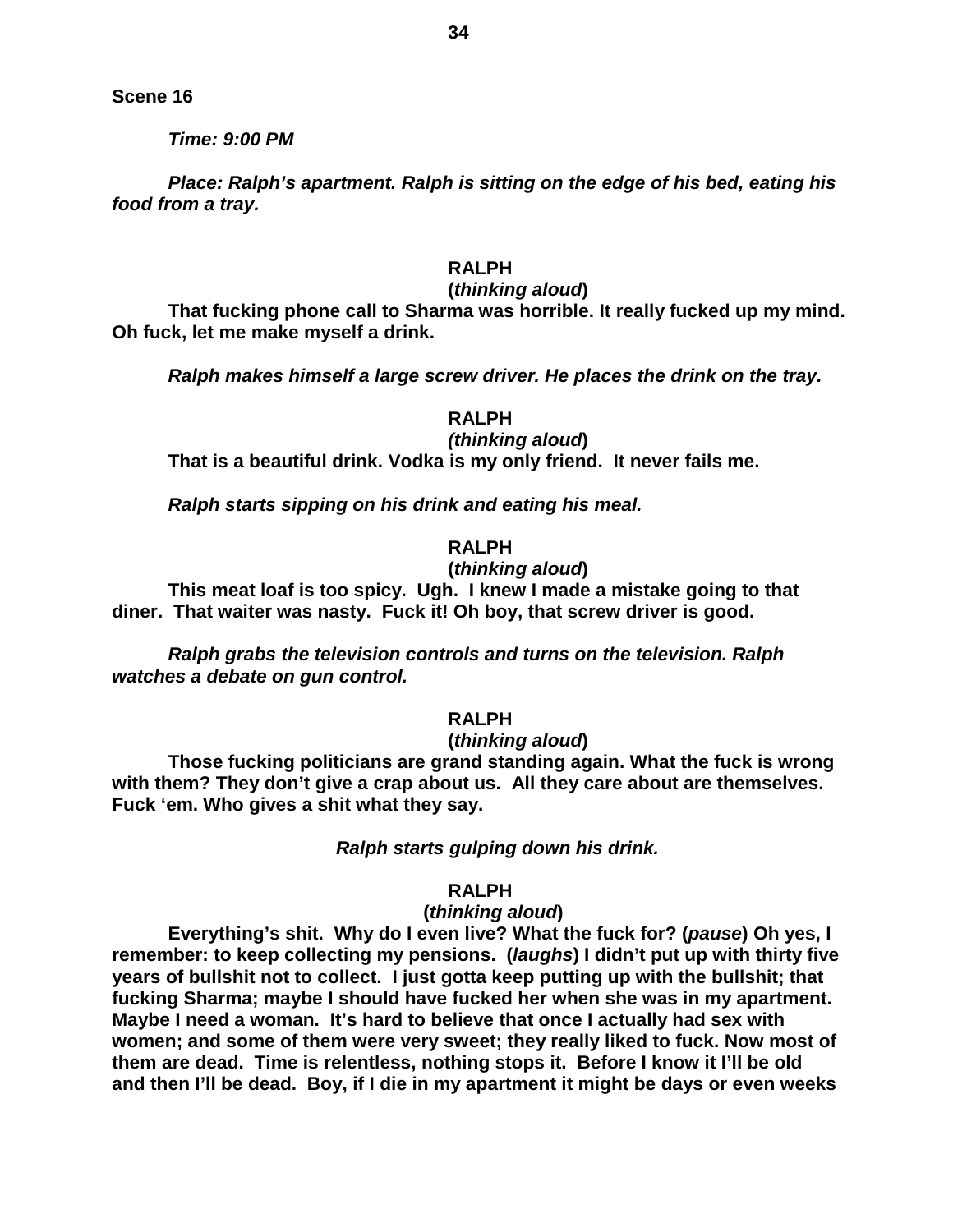**before anybody even realizes that I'm missing. Maybe I should drop dead in the street instead. Aw, fuck 'em. Let them clean up after me. I go to school just to fill in the time. People say: why don't you travel. To where? Who the fuck wants to be a tourist? There's nothing dumber than a tourist. Fuck scenery. Fuck it all.**

*Ralph puts down the drink; he lies down on the bed and immediately falls asleep.*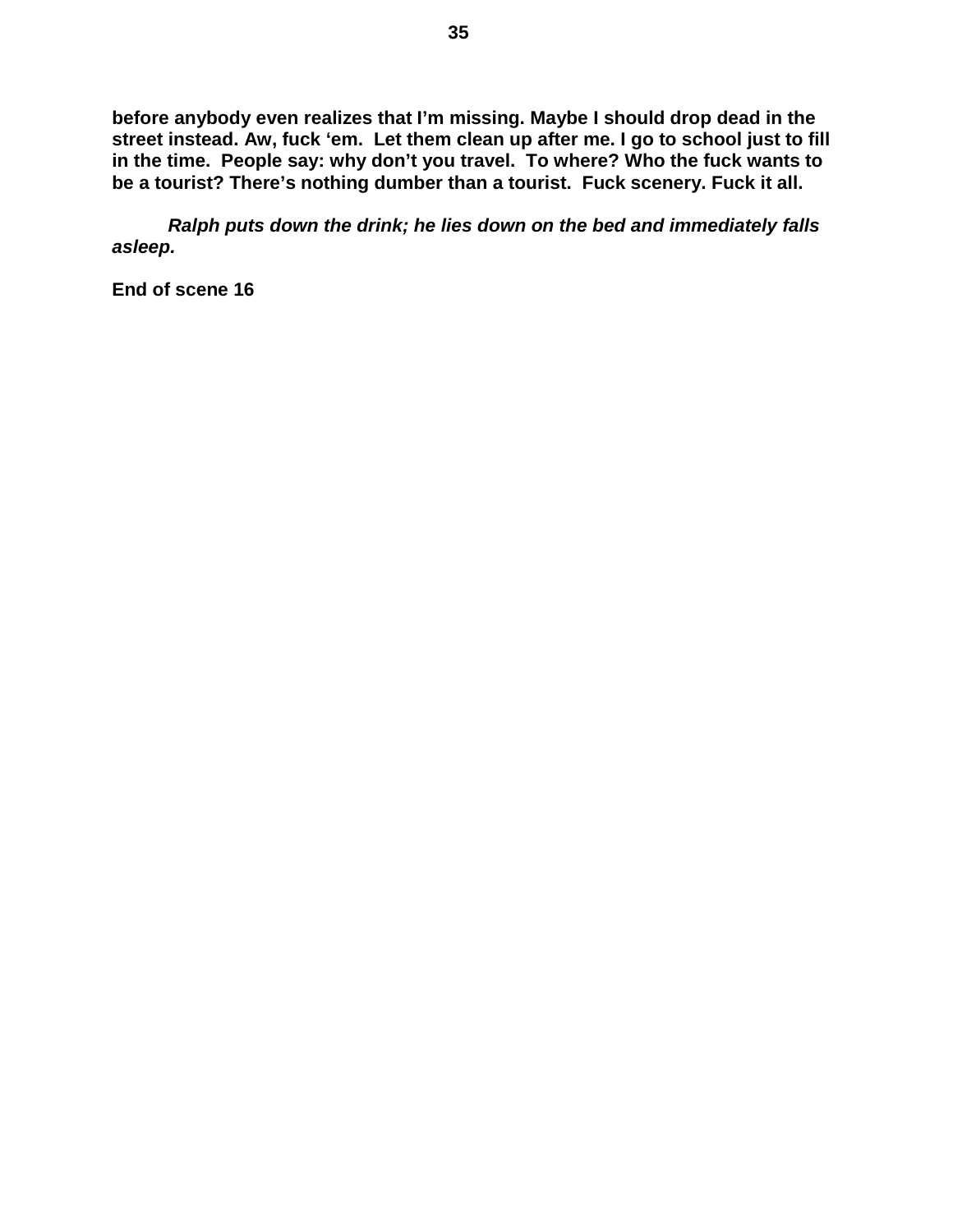*Time: Approximately 3:00 AM*

*Place: The apartment. Ralph is sleeping. He's talking in his sleep.*

# **RALPH**

# **(***loud, frantic***)**

**No … I'm no good. … I fucked up…. I never got married. …You bitches, nasty bitches … Get out of here! … Why did you leave me? … fuck … fuck it … I'm all alone … no … don't leave me … nobody cares …I'm gonna puke … no one's here … I'm alone … fuck you … don't call me names … stop it … STOP IT … big tits … I love you … YOU BITCH … they fired me … stop laughing … don't leave … DON'T LEAVE … I want you … fucking women … GET YOUR HANDS OFF ME … I'm not a fag … FAGGOT … suck my dick … bitch ... whore … asshole … I must fuck you … vodka … GET OUT … don't go … you're leaving me … no trust …suck on this … schmuck … you're no friend … I'm no one … why … WHY … you fucked him … I hate you … nigger … big ass … niggers … black bitches … Nazis … Hitler … HEIL … white power … white … black … fucking Chinaman … commie … I'm a Jew … Jew cock … smelly pussy … skiksa … she said I have a big dick … sit on my face … cunt … up yours, asshole ... that's my baby maker … fuck your sister … coward … pig … puke on you … I farted in your face … spread your legs … damn super … gotta move … nobody cares … get your hands off my dick … No … NO … NO! … God save me … I've sinned … don't shoot … nice legs … damn Republicans … fucking Democrats … whores … I shit on you … I'm shit … I'm worthless … oo, you are hot! … feeling up little kiddies? … keep your filthy hands off me you faggot whore … Jesus … Jews … Auschwitz … No, not the ovens … GAS! (***inarticulate scream***)**

*Ralph awakes. He is sweating profusely. He discovers that he had wetted himself.*

# **RALPH**

**(***thinking aloud***) Oh, shit, I'm all wet. How much more of this can I take?**